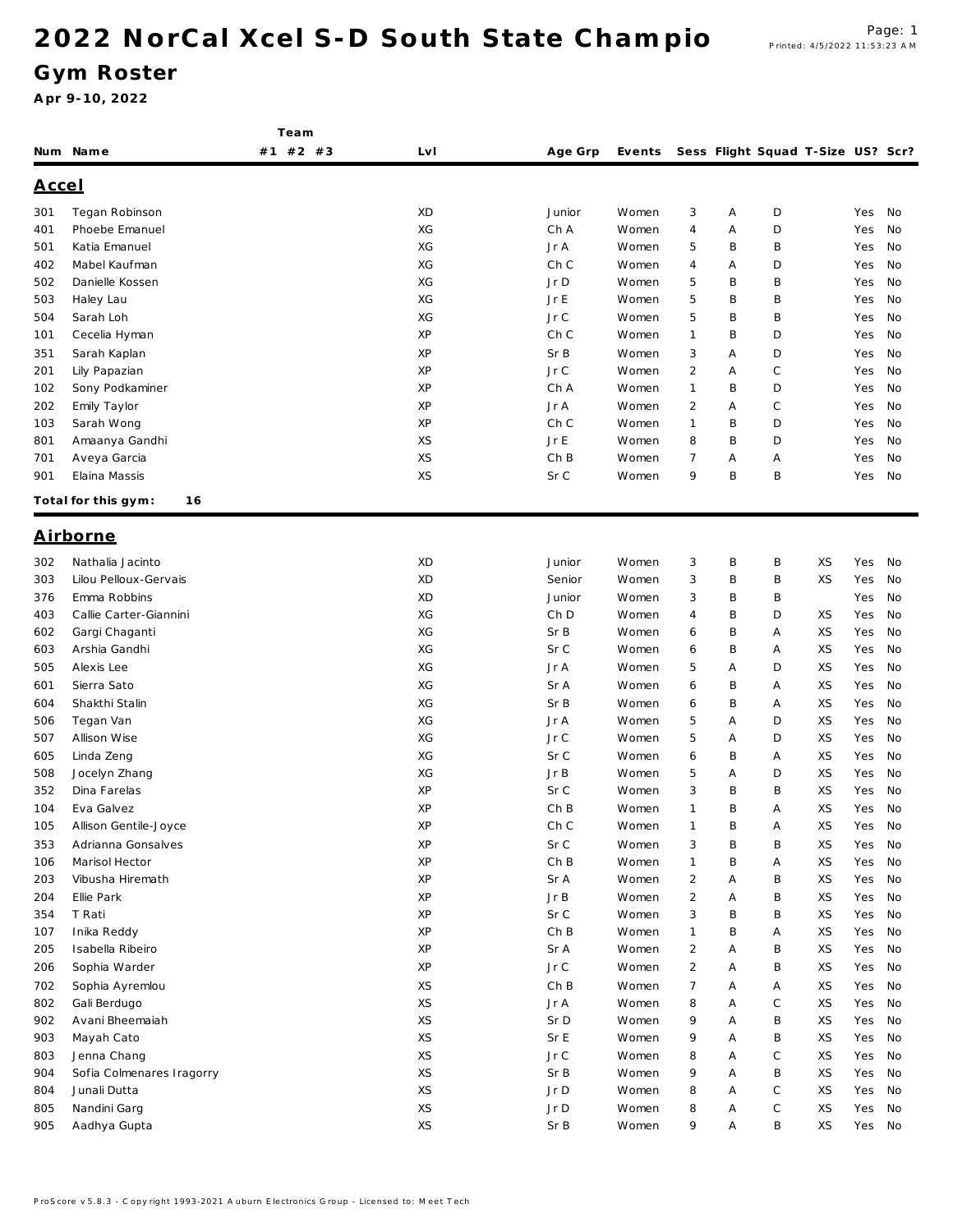### Gym Roster

|            |                                 | Team     |          |              |                |                |           |                                   |          |                 |            |
|------------|---------------------------------|----------|----------|--------------|----------------|----------------|-----------|-----------------------------------|----------|-----------------|------------|
|            | Num Name                        | #1 #2 #3 | Lv I     | Age Grp      | Events         |                |           | Sess Flight Squad T-Size US? Scr? |          |                 |            |
|            | Airborne continued              |          |          |              |                |                |           |                                   |          |                 |            |
|            | Abbie Leung                     |          | XS       | Sr D         | Women          | 9              |           | B                                 | XS       | Yes             | No         |
| 906<br>703 | Annie Machado                   |          | XS       | Ch E         | Women          | $\overline{7}$ | Α<br>Α    | Α                                 | XS       | Yes             | No         |
| 806        | Elle Maslin                     |          | XS       | Jr B         | Women          | 8              | Α         | C                                 | XS       | Yes             | No         |
| 704        | Ava Matthews                    |          | XS       | Ch D         | Women          | 7              | Α         | Α                                 | XS       | Yes             | No         |
| 807        | Jewl Rayford                    |          | XS       | Jr C         | Women          | 8              | A         | $\mathsf C$                       | XS       | Yes             | No         |
| 705        | Varvara Rozentsvayg             |          | XS       | Ch D         | Women          | $\overline{7}$ | Α         | Α                                 | XS       | Yes             | No         |
| 808        | Paige Tongsak                   |          | XS       | Jr C         | Women          | 8              | Α         | $\mathsf{C}$                      | XS       | Yes             | No         |
| 907        | Mia Zavoiu                      |          | XS       | Sr C         | Women          | 9              | Α         | B                                 | XS       | Yes             | No         |
|            | Total for this gym:<br>41       |          |          |              |                |                |           |                                   |          |                 |            |
|            | All About                       |          |          |              |                |                |           |                                   |          |                 |            |
|            |                                 |          |          |              |                |                |           |                                   |          |                 |            |
| 509        | Kayla Mesa                      |          | XG<br>XG | Jr D         | Women          | 5              | Α         | B                                 | ΑM       | Yes             | No         |
| 510<br>511 | Jasmine Pulido<br>Nataly Vargas |          | XG       | Jr D<br>Jr A | Women<br>Women | 5<br>5         | Α<br>Α    | B<br>B                            | AS<br>AS | Yes<br>Yes      | No<br>No   |
| 512        | Reagan Williamson               |          | XG       | Jr B         | Women          | 5              | Α         | B                                 | ΑL       | Yes             | No         |
| 706        | Journey Gaona                   |          | XS       | $Gh-E$       | Women          | $\overline{7}$ |           |                                   |          | Yes             | Yes        |
| 809        | <b>Brielle Gutierrez</b>        |          | XS       | Jr B         | Women          | q              |           |                                   |          | Yes             | Yes        |
| 707        | Caylee Hall                     |          | XS       | Ch E         | Women          | $\overline{7}$ | B         | Α                                 | CL       | Yes             | No         |
| 908        | Mischa Lutz                     |          | XS       | Sr E         | Women          | 9              | B         | D                                 | AS       | Yes             | No         |
| 708        | Katelyn Rodriguez               |          | XS.      | $Gh-E$       | Women          | $\overline{ }$ |           |                                   |          | Yes             | Yes        |
|            | 9<br>Total for this gym:        |          |          |              |                |                |           |                                   |          |                 |            |
|            | <u>American</u>                 |          |          |              |                |                |           |                                   |          |                 |            |
| 304        | Natalia Bais                    |          | XD       | Senior       | Women          | 3              | Β         | Α                                 | XS       | Yes             | No         |
| 305        | Elise Brooks                    |          | XD       | Junior       | Women          | $\sqrt{3}$     | B         | Α                                 | XS       | Yes             | No         |
| 306        | Chloe Chan                      |          | XD       | Junior       | Women          | 3              | B         | Α                                 | XS       | Yes             | No         |
| 307        | Sophia Hung                     |          | XD       | Child        | Women          | 3              | B         | Α                                 | XS       | Yes             | No         |
| 513        | Autumn Bell                     |          | XG       | Jr C         | Women          | 5              | Β         | C                                 | XS       | Yes             | No         |
| 514        | Lauren Buret                    |          | XG       | Jr D         | Women          | 5              | Β         | C                                 | XS       | Yes             | No         |
| 515        | Andie Fuetsch                   |          | XG       | Jr B         | Women          | 5              | B         | C                                 | XS       | Yes             | No         |
| 516        | Stella Hitch                    |          | XG       | Jr C         | Women          | 5              | Β         | C                                 | XS       | Yes             | No         |
| 517        | Emma Jasik                      |          | XG       | Jr E         | Women          | 5              | B         | C                                 | XS       | Yes             | No         |
| 518        | Isabella Jostad                 |          | XG       | Jr E         | Women          | 5              | B         | $\mathsf{C}$                      | XS       | Yes             | No         |
| 519        | Kylah Kaywood                   |          | XG       | Ir $\cap$    | $M_{\rm Q}$    | E.             | $\Lambda$ |                                   |          | $V \cap \Gamma$ | $V \cap r$ |
| 606        | Lillian McConathy               |          | XG       | Sr C         | Women          | 6              | B         | C                                 | XS       | Yes             | No         |
| 607        | Persefone Neeve                 |          | XG       | Sr D         | Women          | 6              | B         | $\mathsf C$                       | XS       | Yes             | No         |
| 608        | Izzy Perman                     |          | XG       | Sr A         | Women          | 6              | Β         | $\mathsf C$                       | XS       | Yes             | No         |
| 520        | Emelia Purchase                 |          | XG       | Jr D         | Women          | 5              | Β         | $\mathsf C$                       | XS       | Yes             | No         |
| 609        | Hinako Roten                    |          | XG       | Sr B         | Women          | 6              | B         | $\mathsf C$                       | XS       | Yes             | No         |
| 610        | Kara Suendermann-Oeft           |          | XG       | Sr C         | Women          | 6              | Β         | $\mathsf C$                       | ΧS       | Yes             | No         |
| 207        | Zadie Archibald                 |          | XP       | JrB          | Women          | 2              | Β         | C                                 | XS       | Yes             | No         |
| 208        | Mila Singer                     |          | XP       | Jr A         | Women          | 2              | Β         | C                                 | XS       | Yes             | No         |
| 209        | Sierra Sun                      |          | ΧP       | Sr A         | Women          | $\overline{2}$ | B         | $\mathbb C$                       | XS       | Yes No          |            |
|            | 20<br>Total for this gym:       |          |          |              |                |                |           |                                   |          |                 |            |
| Apex       |                                 |          |          |              |                |                |           |                                   |          |                 |            |
| 404        | Andrea Corpin                   |          | XG       | Ch A         | Women          | 4              | Α         | $\mathsf C$                       |          | Yes             | No         |
| 521        | Quynh-Mai Duarte                |          | XG       | Jr C         | Women          | 5              | Α         | $\mathsf C$                       |          | Yes             | No         |
| 611        | Ida Gunaseelan                  |          | XG       | Sr D         | Women          | 6              | B         | $\mathsf C$                       |          | Yes             | No         |
| 612        | Aliza John                      |          | XG       | Sr E         | Women          | 6              | B         | C                                 |          | Yes             | No         |
| 405        | Grace Ladd                      |          | XG       | ChE          | Women          | 4              | Α         | $\mathsf C$                       |          | Yes No          |            |
|            |                                 |          |          |              |                |                |           |                                   |          |                 |            |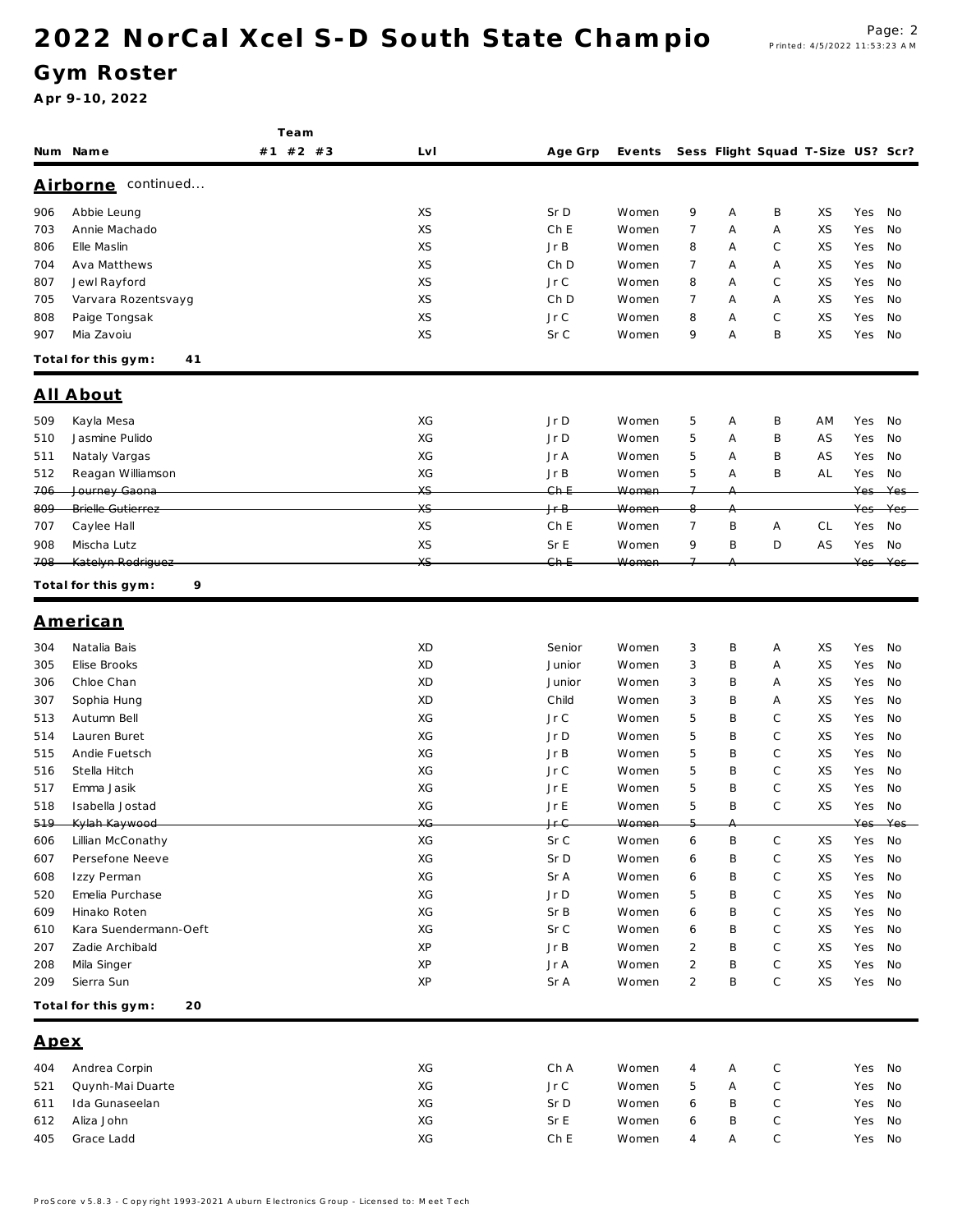Team

### Gym Roster

|             | Num Name                  | $#2$ #3<br>#1 | LvI | Age Grp    | Events |                |   | Sess Flight Squad T-Size US? Scr? |        |    |
|-------------|---------------------------|---------------|-----|------------|--------|----------------|---|-----------------------------------|--------|----|
| <u>Apex</u> | continued                 |               |     |            |        |                |   |                                   |        |    |
| 522         | Sonia Lertpanyavit        |               | XG  | Jr C       | Women  | 5              | Α | $\mathbb C$                       | Yes    | No |
| 523         | Valeria Rodriguez         |               | XG  | JrB        | Women  | 5              | Α | C                                 | Yes    | No |
| 524         | Francheska Ynares         |               | XG  | Jr E       | Women  | 5              | A | C                                 | Yes    | No |
| 108         | Maya Cedergren            |               | XP  | Ch C       | Women  | $\mathbf{1}$   | B | D                                 | Yes    | No |
| 210         | Emma Dvoskin              |               | XP  | Jr A       | Women  | $\overline{2}$ | A | С                                 | Yes    | No |
| 109         | Meili Urata-Espinosa      |               | ΧP  | Ch D       | Women  | $\mathbf{1}$   | B | D                                 | Yes    | No |
| 909         | Shyann Brady-Rivera       |               | XS  | Sr C       | Women  | 9              | B | Α                                 | Yes    | No |
| 810         | Amy Gunaseelan            |               | XS  | Jr E       | Women  | 8              | B | B                                 | Yes    | No |
| 910         | Alexa Joseph              |               | XS  | Sr B       | Women  | 9              | B | Α                                 | Yes    | No |
| 811         | Isha Joshi                |               | XS  | Jr E       | Women  | 8              | B | B                                 | Yes    | No |
| 709         | Samantha Kitajima         |               | XS  | Ch C       | Women  | $\overline{7}$ | Α | D                                 | Yes    | No |
| 812         | Tiffany Le                |               | XS  | Jr C       | Women  | 8              | B | B                                 | Yes    | No |
| 813         | Charlotte Pintar          |               | XS  | Jr A       | Women  | 8              | B | B                                 | Yes    | No |
| 814         | Raena Saggi               |               | XS  | Jr E       | Women  | 8              | B | B                                 | Yes    | No |
| 815         | Natalie Shymkiv           |               | XS  | JrB        | Women  | 8              | B | B                                 | Yes    | No |
|             | Total for this gym:<br>20 |               |     |            |        |                |   |                                   |        |    |
|             | Bay Island                |               |     |            |        |                |   |                                   |        |    |
| 308         | Zoe Leonardo              |               | XD  | Junior     | Women  | 3              | B | $\mathbb C$                       | Yes    | No |
| 309         | Madeline MacDonald        |               | XD  | Senior     | Women  | 3              | B | $\mathbb C$                       | Yes    | No |
| 526         | Diana Cardenas            |               | ХG  | JrB        | Women  | 5              | Α | Α                                 | Yes    | No |
| 527         | Alexa Lainez              |               | XG  | Jr E       | Women  | 5              | Α | A                                 | Yes    | No |
| 525         | Lorenna Love              |               | ХG  | Jr E       | Women  | 5              | Α | Α                                 | Yes    | No |
| 613         | Ameerah Massar            |               | XG  | Sr E       | Women  | 6              | Α | D                                 | Yes    | No |
| 528         | Jayla Sherman             |               | ХG  | JrB        | Women  | 5              | Α | Α                                 | Yes    | No |
| 614         | Pamela Smith              |               | XG  | Sr A       | Women  | 6              | A | D                                 | Yes    | No |
| 615         | Stella Smith              |               | XG  | Sr A       | Women  | 6              | A | D                                 | Yes    | No |
| 616         | Rylee Wolfe-Atherton      |               | ХG  | Sr E       | Women  | 6              | Α | D                                 | Yes    | No |
| 211         | Polly-Jean Bae            |               | XP  | Sr A       | Women  | 2              | A | Α                                 | Yes    | No |
| 110         | Jahan Carim               |               | ΧP  | Ch C       | Women  | $\mathbf{1}$   | B | C                                 | Yes    | No |
| 355         | Kereina Chung             |               | ΧP  | Sr B       | Women  | 3              | B | C                                 | Yes    | No |
| 111         | Rylie Griffin             |               | ΧP  | Ch D       | Women  | $\mathbf{1}$   | Β | C                                 | Yes    | No |
| 112         | Paige Heckman             |               | ΧP  | Ch D       | Women  | $\mathbf{1}$   | B | C                                 | Yes    | No |
| 212         | Brooke Martinez-Truso     |               | ΧP  | Sr A       | Women  | $\overline{2}$ | Α | Α                                 | Yes    | No |
| 113         | Naomi Wells               |               | XP  | Ch D       | Women  | $\mathbf{1}$   | B | C                                 | Yes    | No |
| 911         | Erynn Ang                 |               | ΧS  | Sr A       | Women  | 9              | Β | С                                 | Yes    | No |
| 912         | Aaliyah Coleman           |               | XS  | Sr B       | Women  | 9              | B | $\mathsf C$                       | Yes    | No |
| 913         | Rowan Feldman             |               | XS  | Sr E       | Women  | 9              | B | $\mathsf C$                       | Yes    | No |
| 914         | E'moni Ferdinand          |               | XS  | Sr D       | Women  | 9              | B | С                                 | Yes    | No |
| 915         | Danielle Fern             |               | XS  | Sr C       | Women  | 9              | Β | C                                 | Yes    | No |
| 916         | Abby Givler               |               | XS  | Sr A       | Women  | 9              | Β | С                                 | Yes    | No |
| 917         | Emma Givler               |               | XS  | Sr A       | Women  | 9              | Β | D                                 | Yes    | No |
| 918         | Rianah Smith              |               | XS  | Sr C       | Women  | 9              | Β | D                                 | Yes    | No |
| 919         | Anni Thistlethwaite       |               | XS  | Sr E       | Women  | 9              | Β | D                                 | Yes    | No |
| 816         | Miakoda Williams          |               | XS  | $J\,r\,$ C | Women  | 8              | Α | D                                 | Yes    | No |
| 920         | Ayla Zarehbin             |               | XS  | Sr D       | Women  | 9              | B | D                                 | Yes    | No |
| 921         | Kiana Zarehbin            |               | XS  | Sr D       | Women  | 9              | B | D                                 | Yes No |    |
|             | Total for this gym:<br>29 |               |     |            |        |                |   |                                   |        |    |
|             | Bayshore Elite            |               |     |            |        |                |   |                                   |        |    |
|             |                           |               |     |            |        |                |   |                                   |        |    |
| 310         | Sofia Bruzoni             |               | XD  | Child      | Women  | 3              | Α | D                                 | Yes No |    |
| 311         | Annika Carlson            |               | XD  | Senior     | Women  | 3              | Α | D                                 | Yes No |    |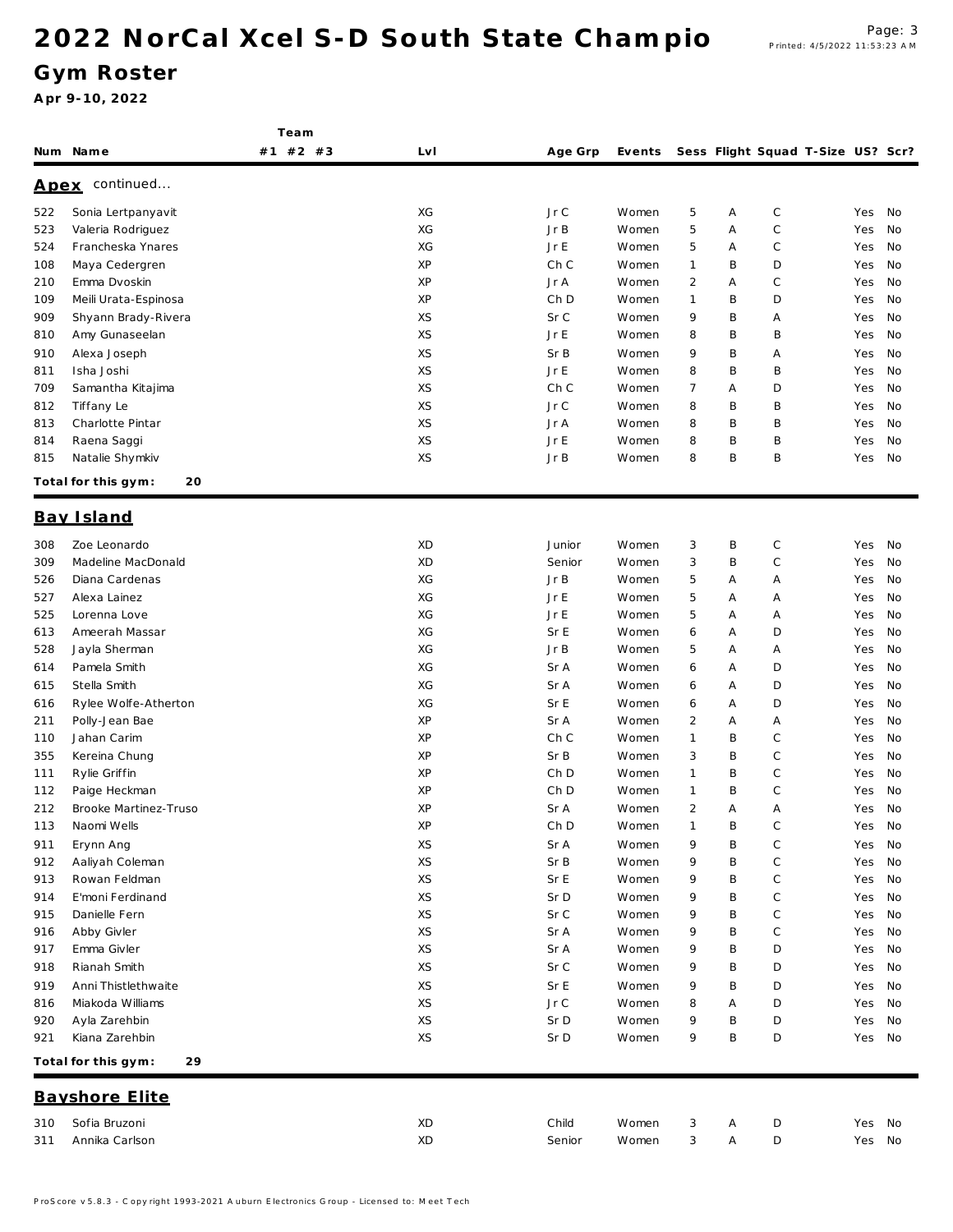Team

### Gym Roster

|      | Num Name                  | #1 #2 #3 | Lv I | Age Grp | Events |                |   | Sess Flight Squad T-Size US? Scr? |    |        |    |
|------|---------------------------|----------|------|---------|--------|----------------|---|-----------------------------------|----|--------|----|
|      | Bayshore Elite continued  |          |      |         |        |                |   |                                   |    |        |    |
| 312  | Julia Kelemen             |          | XD   | Child   | Women  | 3              | Α | D                                 |    | Yes    | No |
| 313  | Caelan Nash               |          | XD   | Child   | Women  | 3              | Α | D                                 |    | Yes    | No |
| 407  | Alexis Allen              |          | XG   | Ch E    | Women  | 4              | Α | Α                                 |    | Yes    | No |
| 617  | Amaya Bijlani             |          | XG   | Sr A    | Women  | 6              | Β | B                                 |    | Yes    | No |
| 408  | Ella Conroy               |          | XG   | Ch D    | Women  | 4              | Α | Α                                 |    | Yes    | No |
| 409  | Addison Gable             |          | XG   | Ch D    | Women  | 4              | Α | Α                                 |    | Yes    | No |
| 410  | Natalie Hargreaves        |          | XG   | Ch D    | Women  | 4              | A | Α                                 |    | Yes    | No |
| 529  | Kate Hojo                 |          | XG   | JrC     | Women  | 5              | B | Α                                 |    | Yes    | No |
| 530  | Keddie Madden             |          | XG   | JrB     | Women  | 5              | B | Α                                 |    | Yes    | No |
| 531  | Lizzy Nguyen              |          | XG   | Jr E    | Women  | 5              | B | Α                                 |    | Yes    | No |
| 618  | Taylor Rienhart           |          | XG   | Sr C    | Women  | 6              | B | B                                 |    | Yes    | No |
| 532  | Sophia Seban              |          | XG   | Jr D    | Women  | 5              | B | Α                                 |    | Yes    | No |
| 411  | Lorelai Shub              |          | XG   | Ch C    | Women  | 4              | Α | Α                                 |    | Yes    | No |
| 412  | Saki Shudo                |          | XG   | Ch B    | Women  | 4              | Α | Α                                 |    | Yes    | No |
| 413  | Chloe Thiel               |          | XG   | Ch E    | Women  | 4              | Α | Α                                 |    | Yes    | No |
| 533  | Coco Tomita               |          | XG   | Jr D    | Women  | 5              | B | Α                                 |    | Yes    | No |
| 619  | Umi Tomita                |          | XG   | Sr D    | Women  | 6              | B | B                                 |    | Yes    | No |
| 406  | Hudson West               |          | XG   | Ch A    | Women  | 4              | Α | Α                                 |    | Yes    | No |
| 620  | Alexandra Yang            |          | XG   | Sr B    | Women  | 6              | B | B                                 |    | Yes    | No |
| 356  | Gaia De Nault             |          | ΧP   | Sr B    | Women  | 3              | Α | D                                 |    | Yes    | No |
| 213  | Winnie Einhorn            |          | XP   | Jr C    | Women  | $\overline{2}$ | B | B                                 |    | Yes    | No |
| 114  | Hannah Garrino            |          | ΧP   | ChB     | Women  | $\mathbf{1}$   | Α | B                                 |    | Yes    | No |
| 214  | Nikki Trikas              |          | XP   | JrB     | Women  | $\overline{2}$ | B | B                                 |    | Yes    | No |
|      | 25<br>Total for this gym: |          |      |         |        |                |   |                                   |    |        |    |
| CCGI |                           |          |      |         |        |                |   |                                   |    |        |    |
| 414  | Maia Brooks               |          | XG   | Ch A    | Women  | 4              | Β | D                                 | XS | Yes    | No |
| 415  | Avery Haun                |          | XG   | Ch A    | Women  | 4              | B | D                                 | XS | Yes    | No |
| 534  | Elle Pierotte             |          | XG   | JrB     | Women  | 5              | Α | D                                 | XS | Yes    | No |
| 416  | Abigail Prado             |          | XG   | ChB     | Women  | 4              | B | D                                 | XS | Yes    | No |
| 621  | June Rodriguez            |          | XG   | Sr B    | Women  | 5              | A | D                                 | XS | No     | No |
| 417  | Maddilyn Summers          |          | XG   | Ch A    | Women  | 4              | B | D                                 | XS | Yes    | No |
| 115  | Melia Carlton             |          | XP   | Ch D    | Women  | $\mathbf{1}$   | Α | B                                 | XS | Yes    | No |
| 116  | Abinwi Che Abinwi         |          | ΧP   | Ch A    | Women  | $\mathbf{1}$   | Α | B                                 | XS | Yes    | No |
| 117  | Zoie Hofer                |          | XP   | Ch A    | Women  | $\mathbf{1}$   | Α | B                                 | XS | Yes    | No |
| 118  | Mackenzie Long            |          | XP   | Ch D    | Women  | $\mathbf{1}$   | Α | B                                 | XS | Yes    | No |
| 119  | Braelyn Saelee            |          | XP   | Ch A    | Women  | $\overline{1}$ | Α | Β                                 | XS | Yes    | No |
| 710  | Bella Bautista            |          | XS   | Ch D    | Women  | $\overline{7}$ | Α | Α                                 | XS | Yes    | No |
| 711  | Juliette Martinez         |          | XS   | Ch C    | Women  | $\overline{7}$ | Α | Α                                 | XS | Yes    | No |
| 817  | Mckenzie Moran            |          | XS   | JrC     | Women  | 8              | B | D                                 | XS | Yes    | No |
| 818  | Sydney Nesmith            |          | XS   | JrC     | Women  | 8              | B | D                                 | XS | Yes    | No |
| 712  | Kasie Phillips            |          | XS   | Ch B    | Women  | $\overline{7}$ | Α | Α                                 | XS | Yes    | No |
|      | Total for this gym:<br>16 |          |      |         |        |                |   |                                   |    |        |    |
| CGA  |                           |          |      |         |        |                |   |                                   |    |        |    |
|      |                           |          |      |         |        |                |   |                                   |    |        |    |
| 624  | Sophia Angel              |          | XG   | Sr D    | Women  | 6              | Α | Α                                 | AS | Yes    | No |
| 419  | Bella Antonio             |          | XG   | Ch E    | Women  | 4              | Α | $\mathsf C$                       | AS | Yes    | No |
| 625  | Malayah Boganey           |          | XG   | Sr C    | Women  | 6              | Α | Α                                 | AS | Yes    | No |
| 420  | Siara Bond                |          | XG   | Ch E    | Women  | 4              | Α | C                                 | AS | Yes    | No |
| 421  | Dania Corea               |          | XG   | Ch E    | Women  | 4              | A | C                                 | AS | Yes    | No |
| 623  | Katelyn Enrile            |          | XG   | Sr B    | Women  | 6              | Α | Α                                 | AS | Yes    | No |
| 418  | Jenna Horry               |          | XG   | Ch D    | Women  | 4              | Α | С                                 | AS | Yes No |    |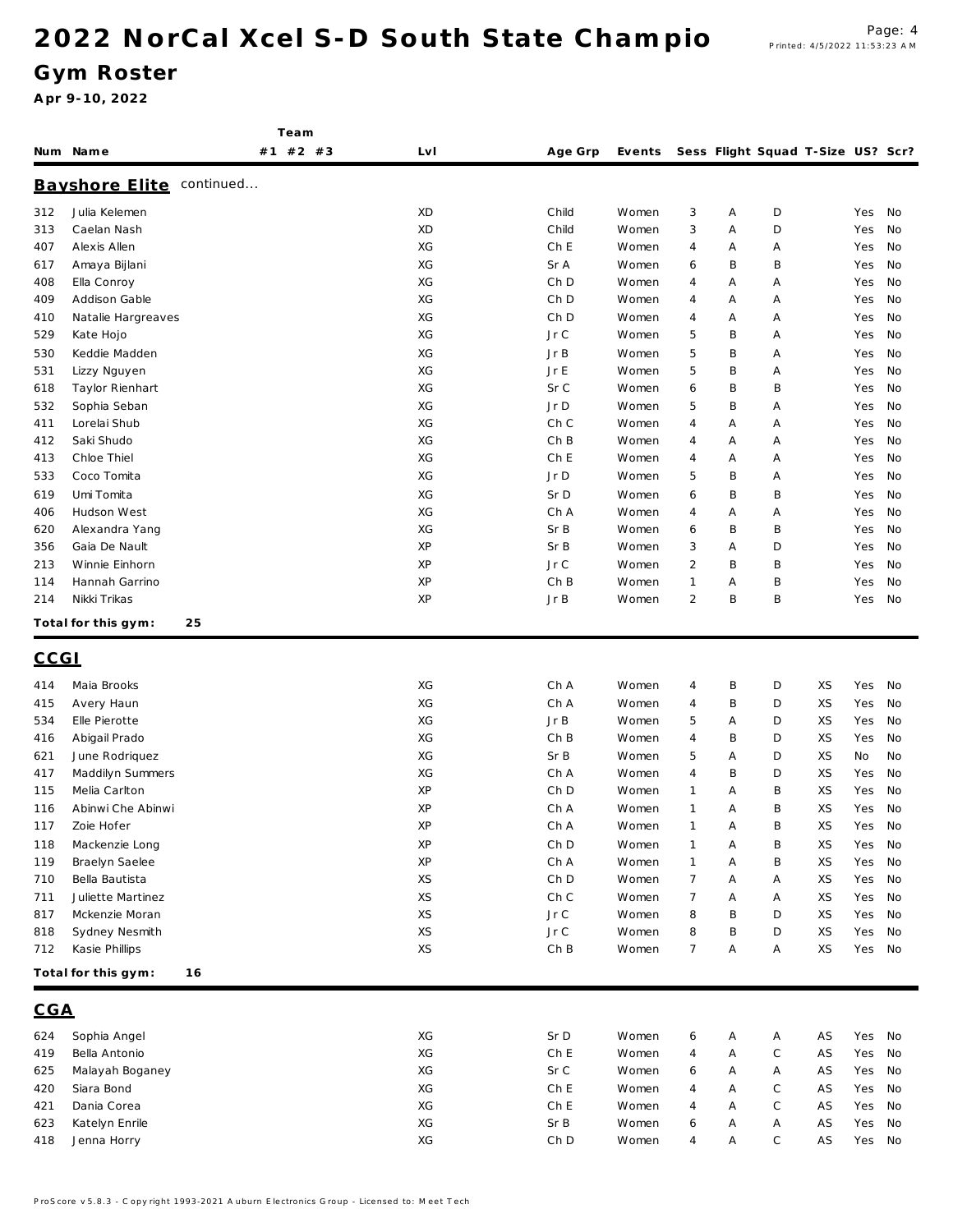Team

### Gym Roster

|               | Num Name                  | #1 #2 #3 | LvI | Age Grp | Events Sess Flight Squad T-Size US? Scr? |                |   |             |    |     |     |
|---------------|---------------------------|----------|-----|---------|------------------------------------------|----------------|---|-------------|----|-----|-----|
| <u>CGA</u>    | continued                 |          |     |         |                                          |                |   |             |    |     |     |
| 626           | Keira Hussey              |          | XG  | Sr B    | Women                                    | 6              | Α | Α           | AS | Yes | No  |
| 422           | Johnna Raine Kharod       |          | XG  | Ch E    | Women                                    | 4              | Α | C           | AS | Yes | No  |
| 622           | Aanya Patel               |          | XG  | Sr A    | Women                                    | 6              | Α | Α           | AS | Yes | No  |
| 627           | Sahira Raj                |          | XG  | Sr B    | Women                                    | 6              | Α | Α           | AS | Yes | No  |
| 628           | Tanvi Rao                 |          | XG  | Sr E    | Women                                    | 6              | Α | Α           | AS | Yes | No  |
| 535           | Alexa Sponsel             |          | XG  | Jr C    | Women                                    | 5              | B | Α           | AS | Yes | No  |
| 629           | Amelia Walker             |          | XG  | Sr D    | Women                                    | 6              | A | Α           | AS | Yes | No  |
| 216           | Aruki Lopez               |          | ΧP  | JrC     | Women                                    | 2              | Α | Β           | AS | Yes | No  |
| 215           | Shannon Mo                |          | ΧP  | Sr A    | Women                                    | $\overline{2}$ | Α | Β           | AS | Yes | No  |
| 357           | Athena Nelson             |          | ΧP  | Sr B    | Women                                    | 3              | A | Β           | AS | Yes | No  |
| 358           | Ava Piazza                |          | XP  | Sr C    | Women                                    | 3              | Α | Β           | AS | Yes | No  |
| 359           | Kavita Radhakrishnan      |          | ΧP  | Sr B    | Women                                    | 3              | Α | Β           | AS | Yes | No  |
| 360           | Anna Tang                 |          | XP  | Sr C    | Women                                    | 3              | Α | Β           | ΑS | Yes | No  |
| 819           | Dakota Chauca             |          | XS  | Jr E    | Women                                    | 8              | A | Α           | AS | Yes | No  |
| 922           | Advika Choudhary          |          | XS  | Sr D    | Women                                    | 9              | Α | C           | AS | Yes | No  |
| 713           | Danica DeClue             |          | XS  | Ch D    | Women                                    | $\overline{7}$ | B | Α           | AS | Yes | No  |
| 714           | Charlotte Kane            |          | XS  | Ch B    | Women                                    | $\overline{7}$ | B | Α           | AS | Yes | No  |
| 715           | Autumn Renee Quilantang   |          | XS  | Ch E    | Women                                    | $\overline{7}$ | B | Α           | AS | Yes | No  |
| 820           | Kaya Villanueva           |          | XS  | JrB     | Women                                    | 8              | Α | Α           | AS | Yes | No  |
|               | Total for this gym:<br>26 |          |     |         |                                          |                |   |             |    |     |     |
| <u>Clovis</u> |                           |          |     |         |                                          |                |   |             |    |     |     |
| 630           | Jacquline Calderone       |          | XG  | Sr A    | Women                                    | 6              | Α | B           | XS | Yes | No  |
| 423           | Hope Cha                  |          | XG  | Ch C    | Women                                    | 4              | Α | D           | XS | Yes | No  |
| 631           | Eloisa Medina             |          | XG  | Sr A    | Women                                    |                |   |             |    | Yes | Yes |
| 633           | Trinity Palmero           |          | XG  | Sr E    | Women                                    | 6              | A | Β           | XS | Yes | No  |
| 424           | Kendall Phimmachack       |          | XG  | Ch A    | Women                                    | 4              | Α | D           | XS | Yes | No  |
| 632           | Emma Prince               |          | XG  | Sr E    | Women                                    | 6              | Α | Β           | XS | Yes | No  |
| 425           | Jenna Roberts             |          | XG  | Ch C    | Women                                    | $\overline{4}$ | A | D           | XS | Yes | No  |
| 217           | Kylie Alexander           |          | XP  | Sr A    | Women                                    | $\overline{c}$ | Α | C           | XS | Yes | No  |
| 716           | Victoria Douglas          |          | XS  | Ch D    | Women                                    | $\overline{7}$ | Α | D           | XS | Yes | No  |
|               | 9<br>Total for this gym:  |          |     |         |                                          |                |   |             |    |     |     |
| Diablo        |                           |          |     |         |                                          |                |   |             |    |     |     |
|               |                           |          |     |         |                                          |                |   |             |    |     |     |
|               | 314 Elise Doyle           |          | XD  | Junior  | Women                                    | 3              | Β | С           | XS | Yes | No  |
| 315           | Autumn Kasl-Godley        |          | XD  | Junior  | Women                                    | 3              | B | $\mathbb C$ | XS | Yes | No  |
| 316           | Sophia Sullas             |          | XD  | Junior  | Women                                    | 3              | B | $\mathbb C$ | XS | Yes | No  |
| 536           | Drew Bullis               |          | XG  | Jr A    | Women                                    | $\mathbf 5$    | Α | D           | XS | Yes | No  |
| 537           | Haley Grace Cliff         |          | XG  | JrC     | Women                                    | 5              | Α | D           | XS | Yes | No  |
| 538           | Angie Pang                |          | XG  | Jr C    | Women                                    | 5              | Α | D           | XS | Yes | No  |
| 426           | Emsley Seymour            |          | XG  | Ch D    | Women                                    | 4              | Α | B           | XS | Yes | No  |
| 120           | Lyla Hoban                |          | XP  | Ch A    | Women                                    | $\mathbf{1}$   | B | Β           | XS | Yes | No  |
| 218           | Anna Khulup               |          | XP  | JrC     | Women                                    | $\overline{c}$ | B | Α           | XS | Yes | No  |
| 121           | Alexa McCall              |          | XP  | Ch D    | Women                                    | $\mathbf{1}$   | B | B           | XS | Yes | No  |
| 122           | Riley McMullen            |          | XP  | ChB     | Women                                    | $\mathbf{1}$   | B | B           | XS | Yes | No  |
| 219           | Abby Nues                 |          | XP  | Jr A    | Women                                    | $\overline{2}$ | B | Α           | XS | Yes | No  |
| 717           | Tatelyn Chun              |          | XS  | Ch D    | Women                                    | $\overline{7}$ | Α | $\mathsf C$ | XS | Yes | No  |
| 718           | Hannah Costa              |          | XS  | ChB     | Women                                    | $\overline{7}$ | Α | C           | XS | Yes | No  |
| 923           | Olivia Duong              |          | XS  | SrB     | Women                                    | 9              | Α | Α           | XS | Yes | No  |
| 821           | Gracie Garrehy            |          | XS  | Jr A    | Women                                    | 8              | Α | B           | XS | Yes | No  |
| 719           | Jaelynn Lescure           |          | XS  | Ch D    | Women                                    | $\overline{7}$ | Α | $\mathsf C$ | XS | Yes | No  |
|               | Total for this gym:<br>17 |          |     |         |                                          |                |   |             |    |     |     |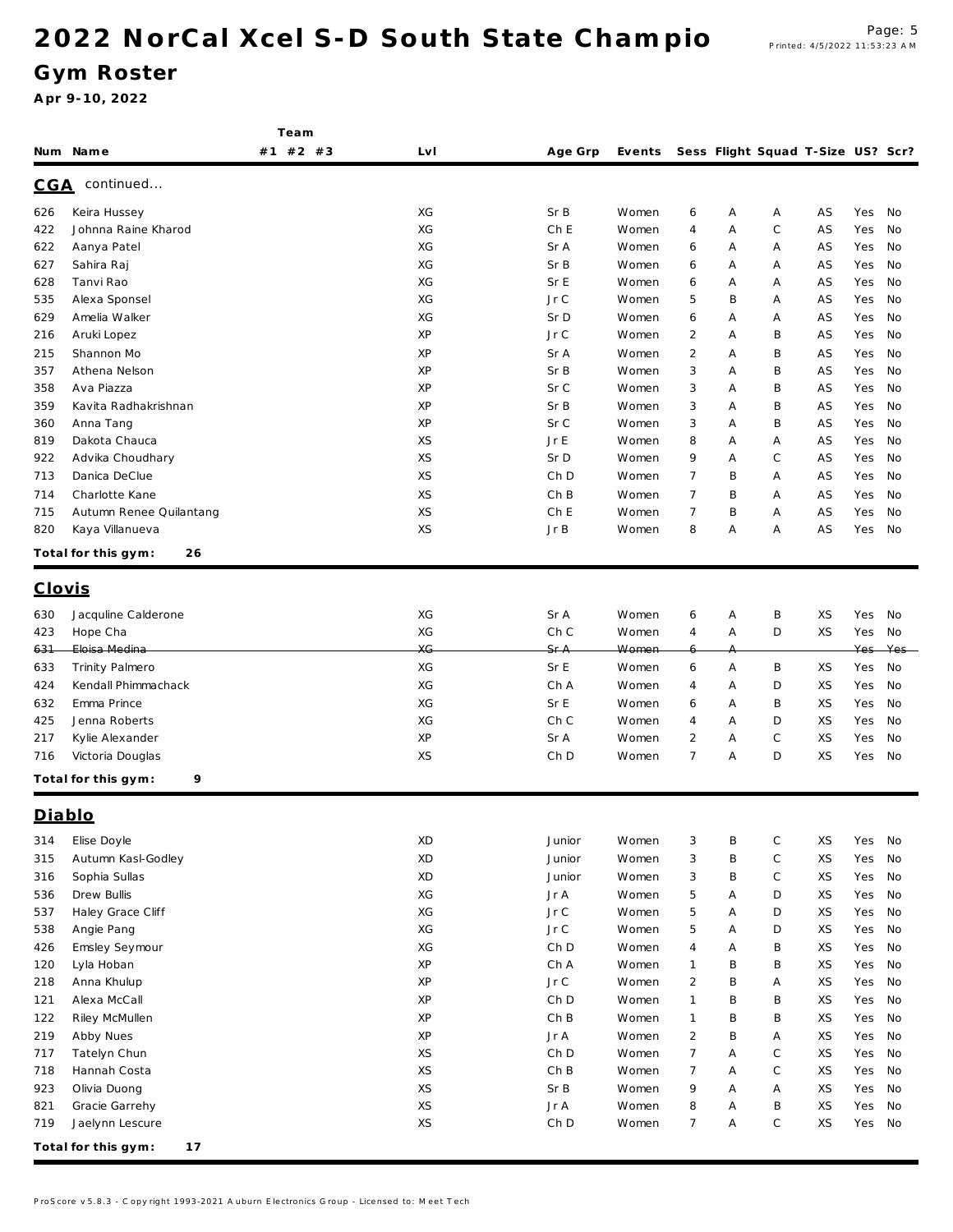Team

### Gym Roster

|      | Num Name                  | #1 #2 #3 | LvI | Age Grp  | Events |                |   | Sess Flight Squad T-Size US? Scr? |    |     |     |
|------|---------------------------|----------|-----|----------|--------|----------------|---|-----------------------------------|----|-----|-----|
| Edge |                           |          |     |          |        |                |   |                                   |    |     |     |
| 427  | Sasha Byrne               |          | ХG  | Ch C     | Women  | 4              | Α | B                                 | XS | Yes | No  |
| 634  | Rylee Costello            |          | ХG  | Sr A     | Women  | 6              | B | B                                 | XS | Yes | No  |
| 539  | Sara Julson               |          | ХG  | Jr B     | Women  | 5              | Β | D                                 | XS | Yes | No  |
| 540  | Kallisti Kimpouri         |          | ХG  | Jr A     | Women  | 5              | Β | D                                 | XS | Yes | No  |
| 541  | Olivia Limeres            |          | ХG  | Jr D     | Women  | 5              | Β | D                                 | XS | Yes | No  |
| 542  | Natalie Miller            |          | ХG  | Jr D     | Women  | 5              | B | D                                 | XS | Yes | No  |
| 635  | Krithika Natarajan        |          | ХG  | Sr B     | Women  | 6              | B | B                                 | XS | Yes | No  |
| 636  | Kaylee Tang               |          | XG  | Sr C     | Women  | 6              | B | B                                 | XS | Yes | No  |
| 637  | Chelsea Werner            |          | XG  | $Sf - E$ | Women  | 6              |   |                                   |    | Yes | Yes |
| 361  | Katie Downing             |          | XP  | Sr B     | Women  | 3              | Β | D                                 | XS | Yes | No  |
| 720  | Rania Akbar               |          | XS  | Ch D     | Women  | $\overline{7}$ | Α | B                                 | XS | Yes | No  |
| 924  | Sabrina Downing           |          | XS  | Sr D     | Women  | 9              | Α | D                                 | XS | Yes | No  |
| 822  | Hannah Faulkner           |          | XS  | Jr A     | Women  | 8              | Α | Α                                 | XS | Yes | No  |
| 925  | Sara Hamblin              |          | XS  | Sr A     | Women  | 9              | Α | D                                 | XS | Yes | No  |
| 926  | Jade Owens                |          | XS  | Sr E     | Women  | 9              | A | D                                 | XS | Yes | No  |
| 823  | Olivia Pitin              |          | XS  | Jr A     | Women  | 8              | Α | Α                                 | XS | Yes | No  |
| 824  | Gabrielle Rivard          |          | XS  | JrB      | Women  | 8              | Α | Α                                 | XS | Yes | No  |
| 927  | Tara Seri                 |          | XS  | Sr E     | Women  | 9              | A | D                                 | XS | Yes | No  |
| 928  | Megan Talbot              |          | XS  | Sr A     | Women  | 9              | Α | D                                 | XS | Yes | No  |
| 825  | Kenzie Wehrman            |          | XS  | Jr D     | Women  | 8              | Α | Α                                 | XS | Yes | No  |
| 929  | Amanda Wesson             |          | XS  | Sr C     | Women  | 9              | Α | D                                 |    | Yes | No  |
|      | Total for this gym:<br>21 |          |     |          |        |                |   |                                   |    |     |     |
|      | <b>Fusion Kids Center</b> |          |     |          |        |                |   |                                   |    |     |     |
|      |                           |          |     |          |        |                |   |                                   |    |     |     |
| 543  | Elexa-Chloe Hernandez     |          | ХG  | Jr B     | Women  | 5              | Β | D                                 |    | Yes | No  |
| 123  | Emma Williams             |          | XP  | Ch C     | Women  | $\mathbf{1}$   | B | $\mathsf C$                       |    | Yes | No  |
|      | Total for this gym:<br>2  |          |     |          |        |                |   |                                   |    |     |     |
|      | Gold Star                 |          |     |          |        |                |   |                                   |    |     |     |
| 317  | Rettie Chow               |          | XD  | Child    | Women  | 3              | Α | Α                                 | XS | Yes | No  |
| 318  | Kaylee Gallagher          |          | XD  | Senior   | Women  | 3              | Α | Α                                 | XS | Yes | No  |
| 319  | Emi Iwasaki               |          | ХĐ  | Senior   | Women  |                |   |                                   |    | Yes |     |
| 320  | Sylvia Kutach             |          | XD  | Child    | Women  | 3              | Α | Α                                 | XS | Yes | No  |
| 321  | Gwyneth Wong              |          | XD  | Senior   | Women  | 3              | Α | Α                                 | XS | Yes | No  |
| 362  | Amanda Der                |          | ХP  | Sr B     | Women  | 3              | Α | Α                                 | XS | Yes | No  |
| 363  | Katy Hasser               |          | XP  | Sr C     | Women  | 3              | Α | Α                                 | XS | Yes | No  |
| 220  | Kaelyn Hui                |          | XP  | Jr C     | Women  | $\sqrt{2}$     | B | D                                 | XS | Yes | No  |
| 221  | Maria Krupina             |          | XP  | Sr A     | Women  | $\overline{2}$ | B | D                                 | XS | Yes | No  |
| 364  | Noor Tadros               |          | XP  | Sr C     | Women  | 3              | Α | Α                                 | ХS | Yes | No  |
| 222  | Teresa Tao                |          | XP  | Sr A     | Women  | $\overline{2}$ | B | D                                 | XS | Yes | No  |
| 365  | Anika Wahi                |          | XP  | Sr B     | Women  | 3              | Α | Α                                 | XS | Yes | No  |
|      | Total for this gym:<br>12 |          |     |          |        |                |   |                                   |    |     |     |
|      |                           |          |     |          |        |                |   |                                   |    |     |     |
|      | Gym Unlimited             |          |     |          |        |                |   |                                   |    |     |     |
| 544  | Keirah Esparza            |          | ХG  | Jr E     | Women  | 5              | Α | С                                 | XS | Yes | No  |
| 545  | Emma Trevor               |          | XG  | Jr B     | Women  | 5              | Α | $\mathsf C$                       | XS | Yes | No  |
| 366  | Maddy Jones               |          | XP  | Sr C     | Women  | 3              | Β | B                                 | XS | Yes | No  |
| 367  | Samantha Nies             |          | XP  | Sr B     | Women  | 3              | B | B                                 | XS | Yes | No  |
| 930  | Hannah Bray               |          | XS  | Sr B     | Women  | 9              | Β | Α                                 | XS | Yes | No  |
| 931  | Saige Carstersen          |          | XS  | Sr E     | Women  | 9              | Β | Α                                 | XS | Yes | No  |
| 932  | Jilly Clark               |          | XS  | Sr E     | Women  | 9              | B | Α                                 | XS | Yes | No  |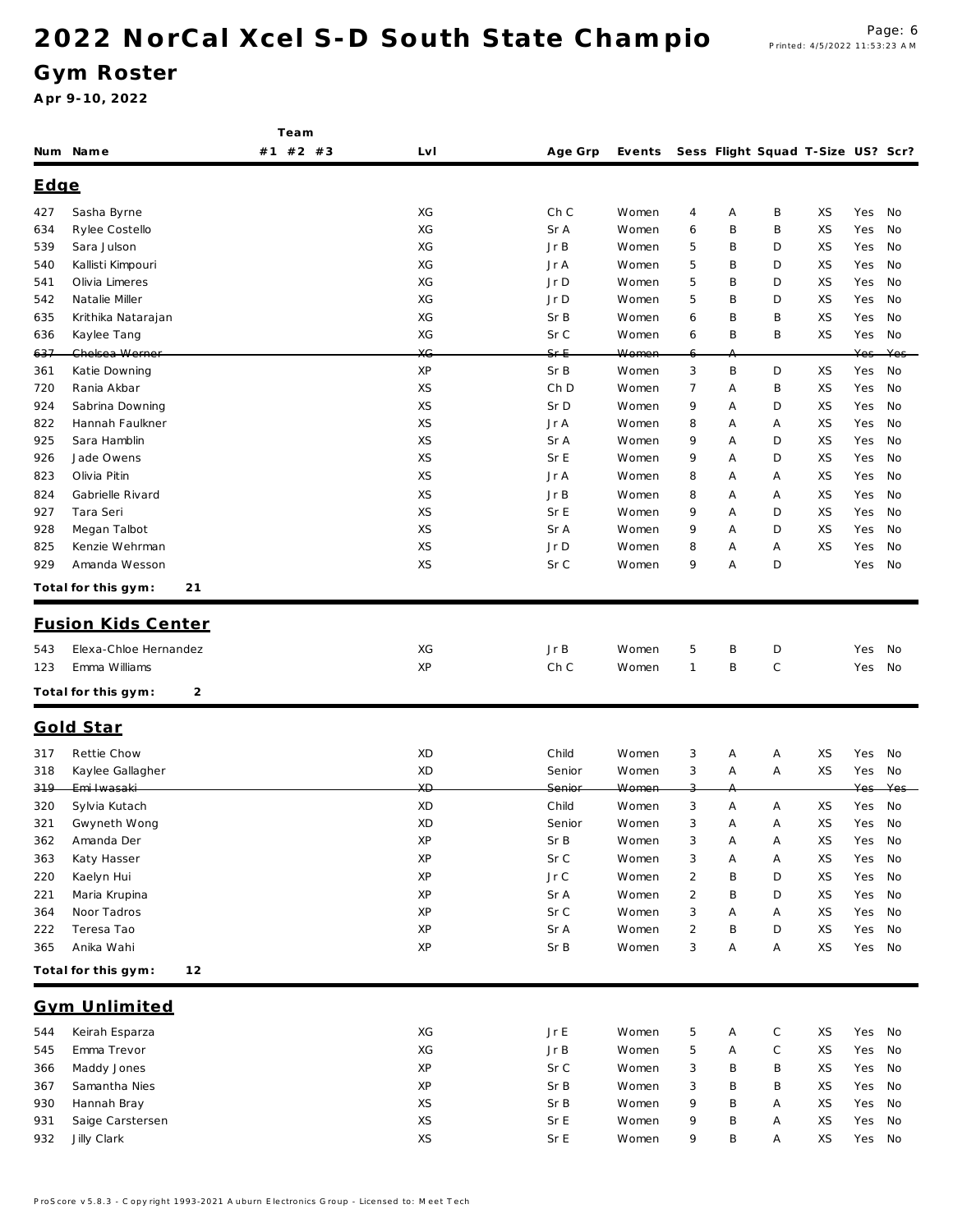Team

#### Gym Roster

|     | Num Name                          | #1 #2 #3 | Lv I | Age Grp | Events |                |   | Sess Flight Squad T-Size US? Scr? |    |     |    |
|-----|-----------------------------------|----------|------|---------|--------|----------------|---|-----------------------------------|----|-----|----|
|     | <b>Gym Unlimited</b><br>continued |          |      |         |        |                |   |                                   |    |     |    |
| 826 | Alina Daniel                      |          | XS   | Jr A    | Women  | 8              | Α | D                                 | XS | Yes | No |
| 933 | Marissa Dominguez                 |          | XS   | Sr C    | Women  | 9              | B | Α                                 | XS | Yes | No |
| 827 | Coco Duarte                       |          | XS   | Jr E    | Women  | 8              | Α | D                                 | XS | Yes | No |
| 721 | Marie Giagou                      |          | XS   | Ch C    | Women  | 7              | Α | С                                 | XS | Yes | No |
| 722 | Veola Giagou                      |          | XS   | Ch C    | Women  | $\overline{7}$ | A | С                                 | XS | Yes | No |
| 723 | Emma Leoniak                      |          | XS   | Ch B    | Women  | $\overline{7}$ | A | $\mathbb C$                       | XS | Yes | No |
| 724 | Abigail Lopez                     |          | XS   | Ch C    | Women  | $\overline{7}$ | Α | C                                 | XS | Yes | No |
| 828 | Alexia Martinez                   |          | XS   | Jr D    | Women  | 8              | Α | D                                 | XS | Yes | No |
| 829 | Brynn Morrisey                    |          | XS   | Jr C    | Women  | 8              | A | D                                 | XS | Yes | No |
| 830 | Ileanna Salvador                  |          | XS   | Jr D    | Women  | 8              | Α | D                                 | XS | Yes | No |
| 934 | Abbie Schultz                     |          | XS   | Sr A    | Women  | 9              | B | Α                                 | XS | Yes | No |
| 935 | Adaline Walsh                     |          | XS   | Sr A    | Women  | 9              | B | Α                                 | XS | Yes | No |
|     | 19<br>Total for this gym:         |          |      |         |        |                |   |                                   |    |     |    |
|     | Gymtowne - SSF                    |          |      |         |        |                |   |                                   |    |     |    |
| 322 | Sidney MurrayMetzger              |          | XD   | Child   | Women  | 3              | Α | B                                 | XS | Yes | No |
| 323 | Bridgette Timpano                 |          | XD   | Child   | Women  | 3              | Α | Β                                 | XS | Yes | No |
| 324 | Katherine Tse                     |          | XD   | Senior  | Women  | 3              | A | B                                 | XS | Yes | No |
| 428 | Nadine Asslam                     |          | ХG   | Ch D    | Women  | 4              | B | C                                 | XS | Yes | No |
| 638 | Emmy Cutler                       |          | XG   | Sr D    | Women  | 6              | A | С                                 | XS | Yes | No |
| 639 | Krystie Delahoussaye              |          | XG   | Sr B    | Women  | 6              | A | $\mathbb C$                       | XS | Yes | No |
| 429 | Makayla McCauley                  |          | ХG   | Ch E    | Women  | 4              | Β | C                                 | XS | Yes | No |
| 640 | Jayden Sabater                    |          | ХG   | Sr D    | Women  | 6              | Α | С                                 | XS | Yes | No |
| 641 | Esther Silva                      |          | ХG   | Sr C    | Women  | 6              | Α | С                                 | XS | Yes | No |
| 546 | Janessa Sunga                     |          | ХG   | Jr A    | Women  | 5              | Β | D                                 | XS | Yes | No |
| 223 | Zoe Bernstein                     |          | XP   | Jr A    | Women  | $\overline{2}$ | Β | B                                 | XS | Yes | No |
| 124 | Alexis Ivankov                    |          | XP   | Ch D    | Women  | 1              | Α | Α                                 | XS | Yes | No |
| 224 | Kendall Mendoza                   |          | XP   | JrB     | Women  | $\overline{2}$ | B | B                                 | XS | Yes | No |
| 725 | Dylan Blackner                    |          | XS   | Ch C    | Women  | $\overline{7}$ | Α | Β                                 | XS | Yes | No |
| 936 | Annalynn Girk                     |          | XS   | Sr A    | Women  | 9              | A | D                                 | XS | Yes | No |
| 726 | Alaina Mendoza                    |          | XS   | Ch C    | Women  | 7              | Α | B                                 | XS | Yes | No |
| 937 | Mia Monterrosa                    |          | XS   | Sr A    | Women  | 9              | Α | D                                 | XS | Yes | No |
|     | Total for this gym:<br>17         |          |      |         |        |                |   |                                   |    |     |    |
|     | Gymtowne Coastside                |          |      |         |        |                |   |                                   |    |     |    |
| 642 | Claire Otterstedt                 |          | ХG   | Sr D    | Women  | 6              | Β | D                                 | XS | Yes | No |
| 225 | Lily Delay                        |          | XP   | Sr B    | Women  | $\overline{2}$ | Β | B                                 | XS | Yes | No |
| 226 | Mia Rose                          |          | XP   | Jr C    | Women  | $\overline{2}$ | B | B                                 | XS | Yes | No |
| 831 | Sophia Hauser                     |          | XS   | Jr C    | Women  | 8              | Β | Α                                 | XS | Yes | No |
| 832 | Kiara Pinell                      |          | XS   | Jr A    | Women  | 8              | B | A                                 | XS | Yes | No |
|     | Total for this gym:<br>5          |          |      |         |        |                |   |                                   |    |     |    |
|     | <b>Head Over Heels</b>            |          |      |         |        |                |   |                                   |    |     |    |
| 430 | Whitney Bleharski                 |          | ХG   | Ch C    | Women  | 4              | Β | Α                                 | XS | Yes | No |
| 643 | Marisol Castro                    |          | XG   | Sr C    | Women  | 6              | Α | B                                 | XS | Yes | No |
| 431 | Ainsley Chan                      |          | ХG   | Ch B    | Women  | 4              | Β | Α                                 | XS | Yes | No |
| 644 | Samantha Corpuz-Giron             |          | ХG   | Sr A    | Women  | 6              | A | B                                 | XS | Yes | No |
| 432 | Sophie Essner                     |          | XG   | Ch C    | Women  | 4              | B | Α                                 | XS | Yes | No |
| 547 | Ayana Sakamoto                    |          | XG   | Jr A    | Women  | 5              | A | B                                 | XS | Yes | No |
| 548 | Kylianne Smith                    |          | XG   | Jr A    | Women  | 5              | A | B                                 | XS | Yes | No |
| 549 | Selena Vasquez                    |          | ХG   | Jr E    | Women  | 5              | Α | Β                                 | XS | Yes | No |
|     |                                   |          |      |         |        |                |   |                                   |    |     |    |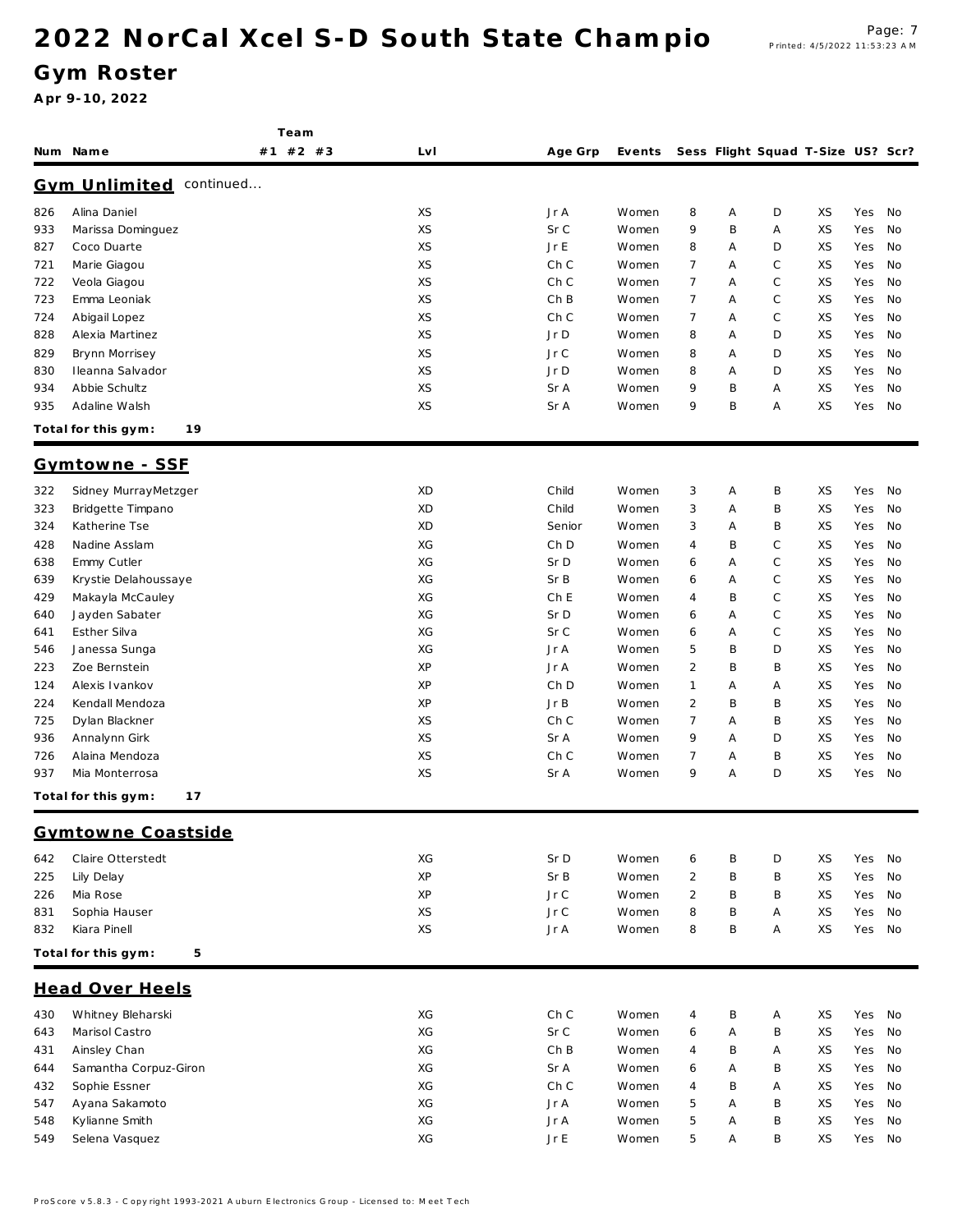### Gym Roster

|            |                                   | Team     |          |              |                |                |        |                                   |    |            |            |
|------------|-----------------------------------|----------|----------|--------------|----------------|----------------|--------|-----------------------------------|----|------------|------------|
|            | Num Name                          | #1 #2 #3 | Lv I     | Age Grp      | Events         |                |        | Sess Flight Squad T-Size US? Scr? |    |            |            |
|            | Head Over Heels continued         |          |          |              |                |                |        |                                   |    |            |            |
| 227        | Annalisa Tate                     |          | XP       | Jr A         | Women          | 2              | B      | С                                 | XS | Yes        | No         |
| 833        | Malie Iwane                       |          | XS       | Jr A         | Women          | 8              | Α      | D                                 | XS | Yes        | No         |
|            | Total for this gym:<br>10         |          |          |              |                |                |        |                                   |    |            |            |
|            |                                   |          |          |              |                |                |        |                                   |    |            |            |
| <u>IP</u>  |                                   |          |          |              |                |                |        |                                   |    |            |            |
| 433        | Rayanna Pasqual                   |          | XG       | Ch C         | Women          | 4              | Β      | Α                                 |    | Yes        | No         |
| 645        | Ariana Pennise                    |          | XG       | Sr E         | Women          | 6              | B      | C                                 |    | Yes        | No         |
| 727        | Shayla Campos                     |          | XS       | Ch E         | Women          | 7              | B      | B                                 |    | Yes        | No         |
| 728        | Kerianna Matias                   |          | XS       | ChB          | Women          | 7              | B      | B                                 |    | Yes        | No         |
|            | Total for this gym:<br>4          |          |          |              |                |                |        |                                   |    |            |            |
|            | Legacy Training Ctr               |          |          |              |                |                |        |                                   |    |            |            |
| 740        | Zelia Amaral                      |          | XS       | Ch E         | Women          | 7              | B      | D                                 | XS | Yes        | No         |
| 939        | Jordyn Carter                     |          | XS       | Sr C         | Women          | 9              | Α      | Α                                 | XS | Yes        | No         |
| 940        | Isabella Ketchum                  |          | XS       | Sr D         | Women          | 9              | Α      | Α                                 | XS | Yes        | No         |
| 941        | Emma Manuele                      |          | XS       | Sr C         | Women          | 9              | Α      | Α                                 | XS | Yes        | No         |
| 741        | Gianna Mercado                    |          | XS       | Ch A         | Women          | $\overline{7}$ | B      | D                                 | XS | Yes        | No         |
| 942        | Arely Perez                       |          | XS       | Sr E         | Women          | 9              | Α      | Α                                 | XS | Yes        | No         |
| 943        | Ashlyn Stuart                     |          | XS       | Sr B         | Women          | 9              | Α      | Α                                 | XS | Yes        | No         |
|            | Total for this gym:<br>7          |          |          |              |                |                |        |                                   |    |            |            |
| <b>LGE</b> |                                   |          |          |              |                |                |        |                                   |    |            |            |
| 434        | Allie Avlas                       |          | XG       | ChB          | Women          | 4              | B      | Α                                 |    | Yes        | No         |
| 646        | Juliet Bolger                     |          | XG       | Sr D         | Women          | 6              | B      | Α                                 |    | Yes        | No         |
| 435        | Skylar Dettling                   |          | XG       | Ch C         | Women          | 4              | B      | Α                                 |    | Yes        | No         |
| 647        | Karina Matveief                   |          | XG       | Sr A         | Women          | 6              | B      | Α                                 |    | Yes        | No         |
| 436        | Ella Petke                        |          | XG       | Ch A         | Women          | 4              | B      | Α                                 |    | Yes        | No         |
| 437<br>729 | Melissa Phillips<br>Zoe Barnetson |          | XG<br>XS | Ch A<br>Ch E | Women<br>Women | 4<br>7         | B<br>B | Α<br>C                            |    | Yes        | No<br>No   |
| 730        | Erica Borenstein                  |          | XS       | Ch C         | Women          | $\overline{7}$ | B      | C                                 |    | Yes<br>Yes | No         |
| 834        | Madison Browne                    |          | XS       | Jr E         | Women          | 8              | Α      | Α                                 |    | Yes        | No         |
| 731        | Eleanor Kim                       |          | XS       | Ch B         | Women          | $\overline{7}$ | B      | $\mathsf{C}$                      |    | Yes        | No         |
| 739        | Annalise Long                     |          | XS       | GhA          | Women          | $\overline{ }$ |        |                                   |    | Yes-       | $V \cap c$ |
| 732        | Kyna Malhotra                     |          | XS       | Ch C         | Women          | $\overline{7}$ | Β      | С                                 |    | Yes        | No         |
| 733        | Tommie Nunn                       |          | XS       | Ch C         | Women          | 7              | B      | C                                 |    | Yes        | No         |
| 734        | Avyakta Ramachandran              |          | XS       | Ch A         | Women          | 7              | B      | С                                 |    | Yes        | No         |
| 835        | Emi Rizvi                         |          | XS       | Jr B         | Women          | 8              | Α      | Α                                 |    | Yes        | No         |
| 938        | Valentina Roselli                 |          | XS       | Sr D         | Women          | 9              | Α      | Α                                 |    | Yes        | No         |
| 735        | Makenna Saban                     |          | XS       | Ch A         | Women          | 7              | Β      | C                                 |    | Yes        | No         |
| 736        | Ami Stoll                         |          | XS       | Ch A         | Women          | $\overline{7}$ | B      | C                                 |    | Yes        | No         |
| 737        | Hannah Vu                         |          | XS       | Ch A         | Women          | $\overline{7}$ | Β      | С                                 |    | Yes        | No         |
| 738        | Leah Winoto                       |          | XS       | Ch A         | Women          | 7              | B      | C                                 |    | Yes        | No         |
| 836        | Malaika Zikalala                  |          | XS       | JrB          | Women          | 8              | Α      | Α                                 |    | Yes        | No         |
|            | Total for this gym:<br>21         |          |          |              |                |                |        |                                   |    |            |            |
|            | Luna Gymnastics                   |          |          |              |                |                |        |                                   |    |            |            |
| 550        | Shaila Dhingra                    |          | XG       | Jr D         | Women          | 5              | Β      | Α                                 | XS | Yes        | No         |
| 551        | Ellie Fulton                      |          | XG       | JrE          | Women          | 5              | Β      | Α                                 | XS | Yes        | No         |
| 648        | Abigail Kim                       |          | XG       | Sr B         | Women          | 6              | Α      | D                                 | XS | Yes        | No         |
| 649        | Charlotte Sutherland              |          | XG       | Sr D         | Women          | 6              | Α      | D                                 | XS | Yes No     |            |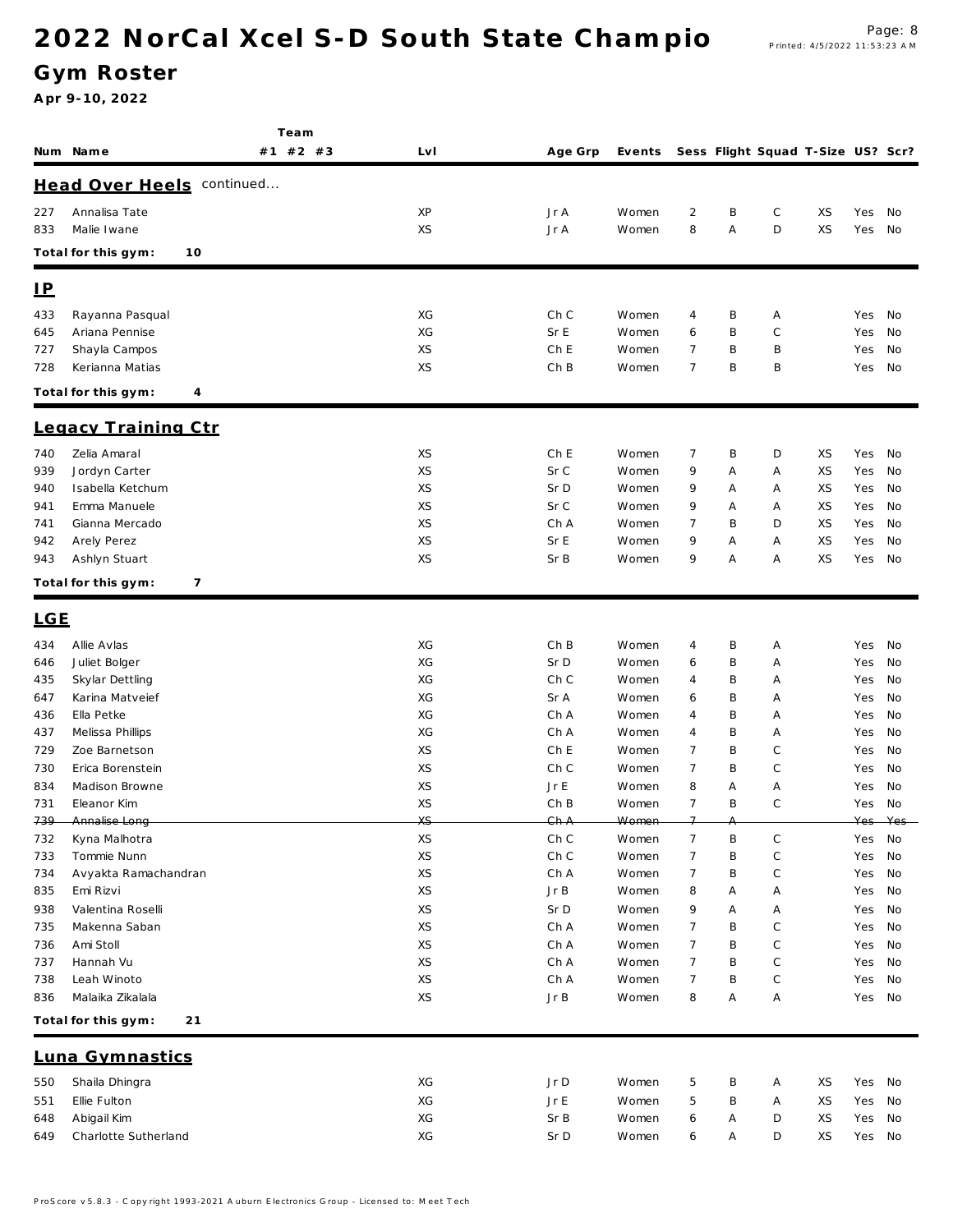Team

### Gym Roster

|     | Num Name                  | #1 #2 #3  | LvI | Age Grp | Events |                |        | Sess Flight Squad T-Size US? Scr? |    |        |    |
|-----|---------------------------|-----------|-----|---------|--------|----------------|--------|-----------------------------------|----|--------|----|
|     | Luna Gymnastics           | continued |     |         |        |                |        |                                   |    |        |    |
| 228 | Hannah Benson             |           | XP  | Jr B    | Women  | $\overline{2}$ | B      | B                                 | XS | Yes    | No |
| 125 | Molly Lynch               |           | XP  | Ch B    | Women  | 1              | B      | C                                 | XS | Yes    | No |
| 944 | Josie Cocotis             |           | XS  | Sr D    | Women  | 9              | Α      | С                                 | XS | Yes    | No |
| 945 | Mia Cortesio              |           | XS  | Sr C    | Women  | 9              | Α      | C                                 | XS | Yes    | No |
| 837 | Ella Kaufman              |           | XS  | Jr E    | Women  | 8              | Α      | B                                 | XS | Yes    | No |
| 838 | Sabrina Millman           |           | XS  | JrB     | Women  | 8              | Α      | Β                                 | XS | Yes    | No |
| 946 | Christina Rago            |           | XS  | Sr E    | Women  | 9              | A      | С                                 | XS | Yes    | No |
| 839 | Eiry Skuse                |           | XS  | Jr A    | Women  | 8              | A      | B                                 | XS | Yes    | No |
|     | Total for this gym:<br>12 |           |     |         |        |                |        |                                   |    |        |    |
|     | Pacific West              |           |     |         |        |                |        |                                   |    |        |    |
| 326 | Mia Gonzalez              |           | XD  | Junior  | Women  | 3              | Α      | C                                 | XS | Yes    | No |
| 328 | Hana Johnsen              |           | XD  | Senior  | Women  | 3              | Α      | С                                 | XS | Yes    | No |
| 327 | Jolie Montes              |           | XD  | Child   | Women  | 3              | Α      | C                                 | XS | Yes    | No |
| 325 | Leilani Segarra           |           | XD  | Junior  | Women  | 3              | Α      | $\mathbb C$                       | XS | Yes    | No |
| 329 | Alyssa Valera             |           | XD  | Senior  | Women  | 3              | Α      | C                                 | XS | Yes    | No |
| 650 | Melody Barrios            |           | XG  | Sr B    | Women  | 6              | Α      | C                                 | XS | Yes    | No |
| 651 | Sabrina Cheung            |           | XG  | Sr E    | Women  | 6              | Α      | C                                 | XS | Yes    | No |
| 652 | Naina Jain                |           | XG  | Sr B    | Women  | 6              | Α      | C                                 | XS | Yes    | No |
| 552 | Rylene Rohewal            |           | XG  | Jr C    | Women  | 5              | Α      | B                                 | XS | Yes    | No |
| 368 | Jocelyn Rohde             |           | XP  | Sr C    | Women  | 3              | Α      | C                                 | XS | Yes    | No |
| 369 | Anika Weinberger          |           | XP  | Sr C    | Women  | 3              | A      | C                                 | XS | Yes    | No |
| 948 | Gillian Guevarra          |           | XS  | Sr D    | Women  | 9              | Α      | С                                 | XS | Yes    | No |
| 840 | Giuliana Medina           |           | XS  | Jr E    | Women  | 8              | B      | Α                                 | XS | Yes    | No |
| 947 | Kennedi Ware              |           | XS  | Sr E    | Women  | 9              | Α      | C                                 | XS | Yes    | No |
|     | Total for this gym:<br>14 |           |     |         |        |                |        |                                   |    |        |    |
|     | Peninsula SC              |           |     |         |        |                |        |                                   |    |        |    |
| 653 | Natalia Cerc              |           | XG  | Sr B    | Women  | 6              | B      | Α                                 | XS | Yes    | No |
| 654 | Elia Kang                 |           | XG  | Sr A    | Women  | 6              | B      | Α                                 | XS | Yes    | No |
| 553 | Lucy Winmill              |           | XG  | Jr E    | Women  | 5              | B      | C                                 | XS | Yes    | No |
|     | Total for this gym:<br>3  |           |     |         |        |                |        |                                   |    |        |    |
|     | Peninsula SM              |           |     |         |        |                |        |                                   |    |        |    |
|     |                           |           |     |         |        |                |        |                                   |    |        |    |
| 330 | Anika Espinoza            |           | XD  | Junior  | Women  | 3              | B      | D                                 |    | Yes    | No |
| 331 | Natalie Masarova          |           | XD  | Senior  | Women  | $\sqrt{3}$     | B      | D                                 |    | Yes    | No |
| 332 | Elaina Shao               |           | XD  | Child   | Women  | 3              | B      | D                                 |    | Yes    | No |
| 438 | Emma Baca                 |           | XG  | ChB     | Women  | 4              | Α      | D                                 |    | Yes    | No |
| 655 | Niamh Dawes               |           | ХG  | Sr E    | Women  | 6              | B      | D                                 |    | Yes    | No |
| 554 | Ella Ding                 |           | XG  | Jr A    | Women  | 5              | Α      | Α                                 |    | Yes    | No |
| 439 | Leela Krishnan            |           | ХG  | Ch B    | Women  | 4              | Α      | D                                 |    | Yes    | No |
| 555 | Alexis Kushnir            |           | XG  | Jr C    | Women  | 5              | Α      | Α                                 |    | Yes    | No |
| 440 | Jolene Leao               |           | XG  | ChB     | Women  | $\overline{4}$ | Α      | D                                 |    | Yes    | No |
| 656 | Megan Li                  |           | XG  | Sr E    | Women  | 6              | B      | D                                 |    | Yes    | No |
| 657 | Megan Weiss               |           | ХG  | Sr C    | Women  | 6              | B      | D                                 |    | Yes    | No |
| 230 | Makayla Gier              |           | XP  | Sr A    | Women  | $\overline{2}$ | B      | С                                 |    | Yes    | No |
| 229 | Monet Jalbert             |           | XP  | Jr A    | Women  | $\overline{2}$ | B      | C                                 |    | Yes    | No |
| 126 | Aubrey Leao               |           | XP  | Ch C    | Women  | 1              | B      | Α                                 |    | Yes    | No |
| 127 | Elena Spaniolo            |           | XP  | Ch C    | Women  | 1              | B      | Α                                 |    | Yes    | No |
| 841 | Claire Barkley            |           | XS  | Jr D    | Women  | 8<br>8         | B<br>B | D<br>D                            |    | Yes    | No |
| 842 | Sierra Ferro              |           | XS  | Jr $E$  | Women  |                |        |                                   |    | Yes No |    |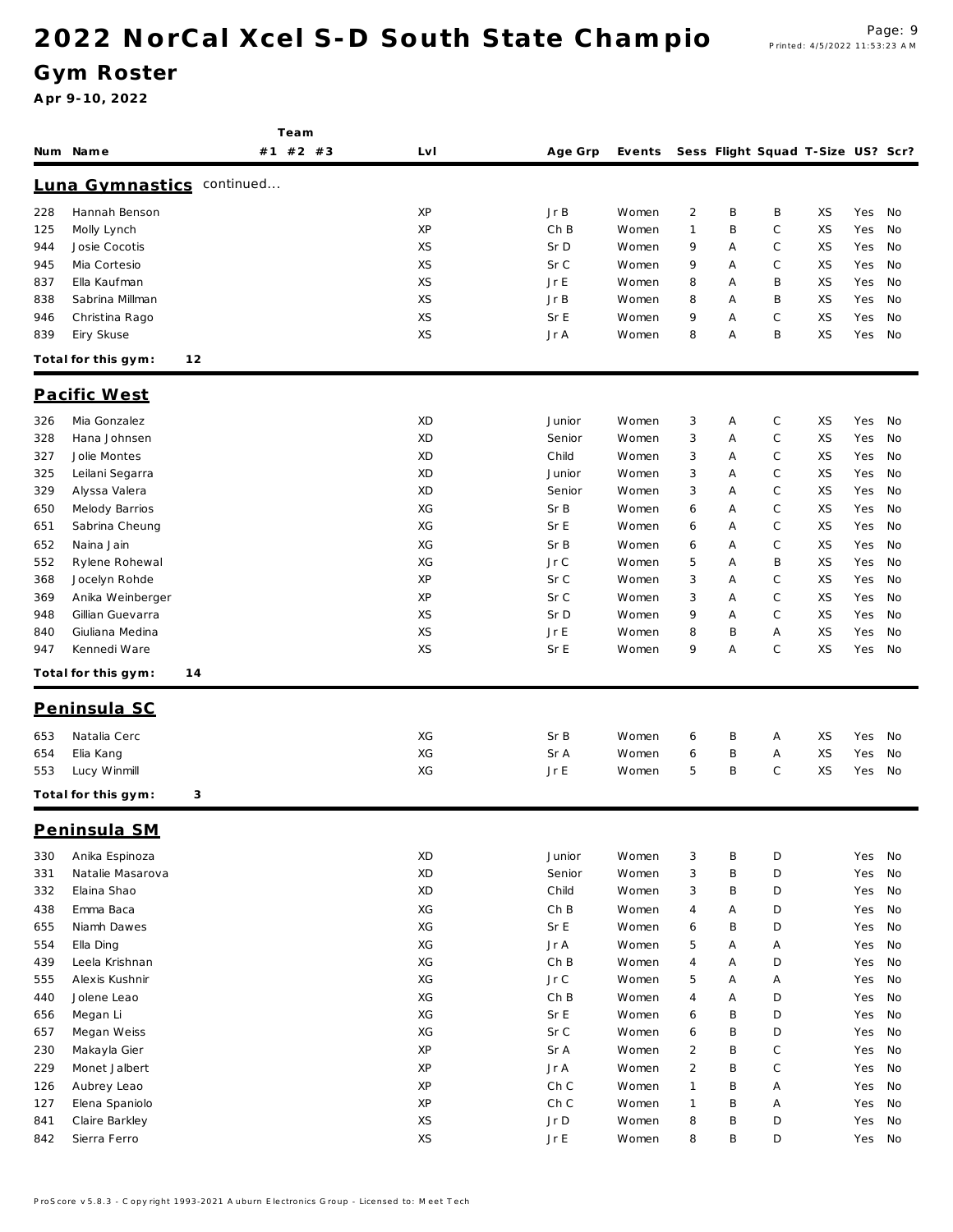Team

Gym Roster

|            | Num Name                         | $#2$ #3<br>#1 | LvI      | Age Grp     | Events         |                              |        | Sess Flight Squad T-Size US? Scr? |          |            |          |
|------------|----------------------------------|---------------|----------|-------------|----------------|------------------------------|--------|-----------------------------------|----------|------------|----------|
|            | Peninsula SM continued           |               |          |             |                |                              |        |                                   |          |            |          |
| 742        | Annabelle Hua                    |               | XS       | Ch E        | Women          | 7                            | B      | D                                 |          | Yes        | No       |
| 949        | Alyssa Nakpil                    |               | XS       | Sr D        | Women          | 9                            | B      | С                                 |          | Yes        | No       |
| 843        | Natalie O'Sullivan               |               | XS       | JrB         | Women          | 8                            | B      | D                                 |          | Yes        | No       |
| 844        | Trisha Saxena                    |               | XS       | Jr D        | Women          | 8                            | B      | D                                 |          | Yes        | No       |
| 950        | Ava Toy                          |               | XS       | Sr A        | Women          | 9                            | B      | $\mathbb C$                       |          | Yes        | No       |
|            | Total for this gym:<br>22        |               |          |             |                |                              |        |                                   |          |            |          |
|            | Royal Gymnastics                 |               |          |             |                |                              |        |                                   |          |            |          |
| 658        | Amanda Beteta                    |               | XG       | Sr E        | Women          | 6                            | Α      | $\mathsf C$                       | XS       | Yes        | No       |
| 556        | Jazmin Lukban                    |               | XG       | Jr D        | Women          | 5                            | Α      | B                                 | XS       | Yes        | No       |
| 441        | Madeline Reynoso                 |               | XG       | Ch D        | Women          | 4                            | B      | B                                 | XS       | Yes        | No       |
| 370        | Nadia Foster                     |               | XP       | Sr C        | Women          | 3                            | B      | Α                                 | XS       | Yes        | No       |
| 231        | Mimi Rodriguez                   |               | XP       | Jr A        | Women          | $\overline{c}$               | B      | D                                 | XS       | Yes        | No       |
| 371        | Hope Wade                        |               | XP       | Sr C        | Women          | 3                            | B      | Α                                 | XS       | Yes        | No       |
| 951        | Viv Andrade                      |               | XS       | Sr B        | Women          | 9                            | B      | B                                 | XS       | Yes        | No       |
| 952        | Izza Bishop                      |               | XS       | Sr A        | Women          | 9                            | B      | Β                                 | XS       | Yes        | No       |
| 845        | Reagan Case                      |               | XS       | Jr E        | Women          | 8                            | B      | B                                 | XS       | Yes        | No       |
| 953        | Kailani Coleman                  |               | XS       | Sr B        | Women          | 9                            | B      | B                                 | XS       | Yes        | No       |
| 954        | Sabah Kapadia                    |               | XS       | Sr C        | Women          | 9                            | B      | B                                 | XS       | Yes        | No       |
| 955        | Lali Ochoa                       |               | XS       | Sr E        | Women          | 9                            | B      | B                                 | XS       | Yes        | No       |
| 846        | Jocelynn Pennelly                |               | XS       | Jr D        | Women          | 8                            | B      | B                                 | XS       | Yes        | No       |
| 743        | Harriette Wells                  |               | XS       | Ch E        | Women          | $\overline{7}$               | Α      | $\mathsf{C}$                      | XS       | Yes        | No       |
|            | Total for this gym:<br>14        |               |          |             |                |                              |        |                                   |          |            |          |
|            | Santa Cruz                       |               |          |             |                |                              |        |                                   |          |            |          |
|            |                                  |               |          |             |                |                              |        |                                   |          |            |          |
| 659        | Willow Pezone                    |               | XG       | Sr E        | Women          | 6                            | Α      | B                                 | XS       | Yes        | No       |
| 660        | Janna Salik                      |               | XG       | Sr D        | Women          | 6                            | Α      | Β                                 | XS       | Yes        | No       |
| 661        | Morgan Scheiblauer               |               | XG       | Sr D        | Women          | 6                            | Α      | B                                 | XS       | Yes        | No       |
| 662        | Jazzy Yarema<br>Ella Batt        |               | XG<br>XP | Sr E        | Women          | 6                            | Α<br>B | B                                 | XS       | Yes        | No       |
| 128        |                                  |               |          | Ch C        | Women          | 1                            |        | D                                 | XS       | Yes        | No       |
| 232        | Ella Chapman<br>Natalie Lo       |               | XP<br>XP | Jr B        | Women          | 2<br>3                       | B<br>B | Α<br>$\mathsf{C}$                 | XS<br>XS | Yes<br>Yes | No<br>No |
| 372        | 7<br>Total for this gym:         |               |          | Sr B        | Women          |                              |        |                                   |          |            |          |
|            |                                  |               |          |             |                |                              |        |                                   |          |            |          |
| 664        | <u>Tec Gym</u><br>Kamryn Berry   |               | XG       | Sr A        | Women          |                              | Α      | D                                 | XS       | Yes        | No       |
| 663        | Nadine Huerta                    |               | XG       | Sr A        | Women          | 6<br>6                       | Α      | D                                 | XS       | Yes        | No       |
|            |                                  |               |          |             |                |                              |        |                                   |          |            |          |
| 129        | Angelica Castillo                |               | XP<br>XP | Ch D<br>ChB | Women          | $\mathbf{1}$                 | A      | $\mathsf C$<br>$\mathsf C$        | XS       | Yes<br>Yes | No<br>No |
| 130        | Aubrianna Fraga                  |               | XP       | Ch A        | Women          | $\mathbf{1}$<br>$\mathbf{1}$ | Α<br>A | C                                 | XS       |            |          |
| 131        | Jade Guzman                      |               | XP       | Sr A        | Women          | $\overline{2}$               | B      | D                                 | XS<br>XS | Yes        | No       |
| 233<br>132 | Cienna Laird<br>Addison Massetti |               | XP       | ChB         | Women<br>Women | $\mathbf{1}$                 | Α      | C                                 | XS       | Yes<br>Yes | No<br>No |
| 134        | Rylee Montagna                   |               | XP       | Ch A        | Women          | $\mathbf{1}$                 | Α      | C                                 | XS       | Yes        | No       |
| 234        | Mia Moreno                       |               | XP       | Jr A        | Women          | $\overline{2}$               | B      | D                                 | XS       | Yes        | No       |
|            | Ella Torrens                     |               | XP       | Ch C        |                | $\mathbf{1}$                 | Α      | C                                 | XS       | Yes        | No       |
| 133        |                                  |               | XS       |             | Women          |                              | A      |                                   |          |            |          |
| 847        | Sophia Bandy                     |               |          | JrB         | Women          | 8                            |        | D                                 | XS       | Yes        | No       |
| 744        | Hayden Hakola                    |               | XS       | Ch A        | Women          | $\overline{7}$               | A      | D                                 | XS       | Yes        | No       |
| 745        | Danielle Johnson                 |               | XS       | Ch A        | Women          | $\overline{7}$               | Α      | D                                 | XS       | Yes        | No       |
| 956        | Jessyca Magana                   |               | XS       | Sr D        | Women          | 9                            | Α      | C                                 | XS       | Yes        | No       |
| 848        | Emily Massetti                   |               | XS       | Jr C        | Women          | 8                            | Α      | D                                 | XS       | Yes        | No       |
| 957        | Breanna Ortiz                    |               | XS       | Sr B        | Women          | 9                            | Α      | $\mathsf{C}$                      | XS       | Yes        | No       |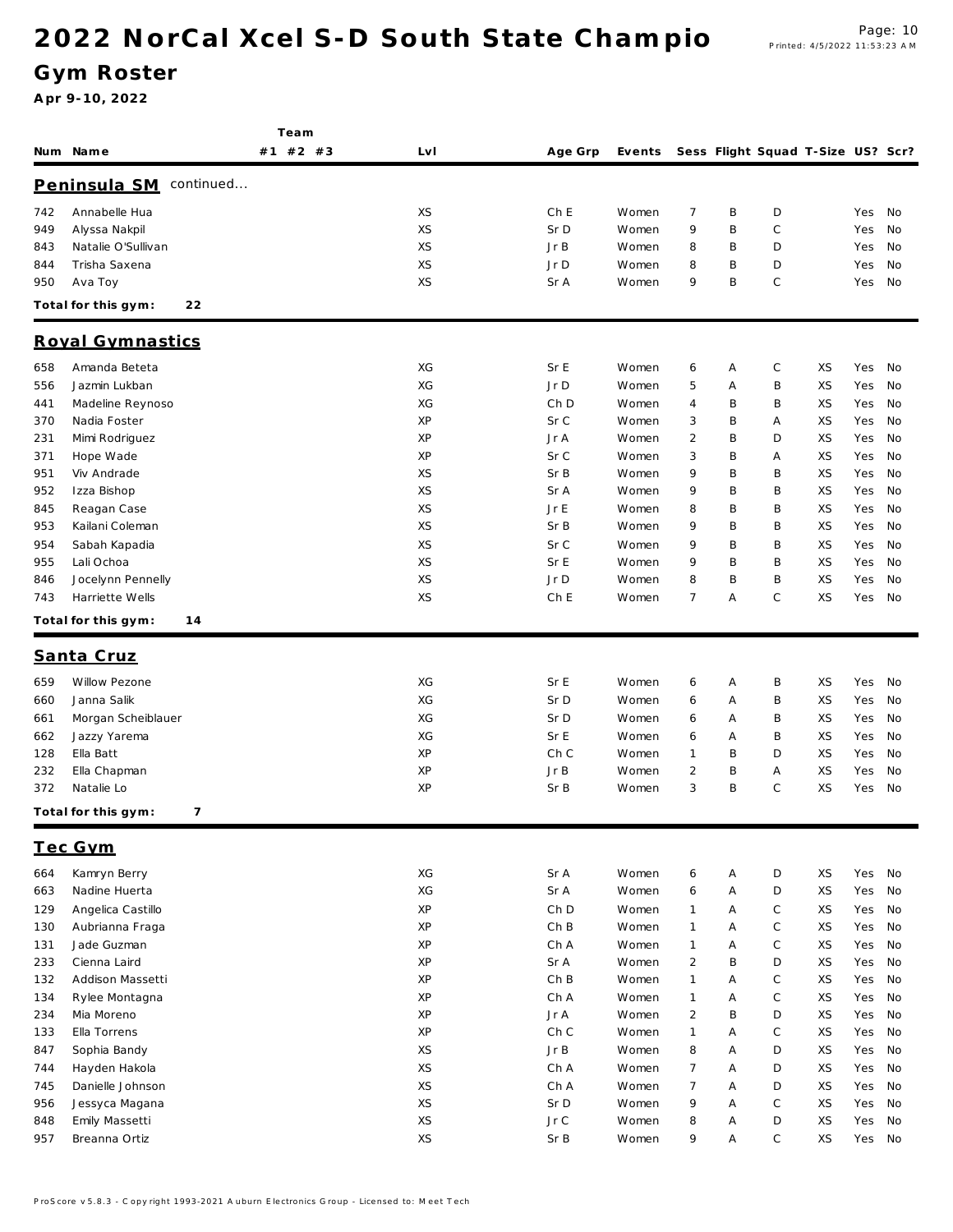Gym Roster

|     |                             | Team     |     |                 |        |                |   |             |                                   |        |     |
|-----|-----------------------------|----------|-----|-----------------|--------|----------------|---|-------------|-----------------------------------|--------|-----|
|     | Num Name                    | #1 #2 #3 | LvI | Age Grp         | Events |                |   |             | Sess Flight Squad T-Size US? Scr? |        |     |
|     | Tec Gym continued           |          |     |                 |        |                |   |             |                                   |        |     |
| 958 | Victoria Viveros            |          | XS  | Sr A            | Women  | 9              | Α | $\mathsf C$ | XS                                | Yes No |     |
|     |                             |          |     |                 |        |                |   |             |                                   |        |     |
|     | Total for this gym:<br>17   |          |     |                 |        |                |   |             |                                   |        |     |
|     | <u>Thrive</u>               |          |     |                 |        |                |   |             |                                   |        |     |
| 442 | Hannah Springer             |          | XG  | Ch D            | Women  | 4              | Α | B           | AS                                | Yes    | No  |
| 443 | Tulsa Willoughby            |          | XG  | ChB             | Women  | 4              | Α | B           | AS                                | Yes    | No  |
| 135 | Ece Tunc                    |          | XP  | Ch B            | Women  | 1              | Α | Α           | AS                                | Yes    | No  |
|     | Total for this gym:<br>3    |          |     |                 |        |                |   |             |                                   |        |     |
|     | <b>Titans Sports</b>        |          |     |                 |        |                |   |             |                                   |        |     |
| 444 | Keke Cormier                |          | XG  | Ch A            | Women  | 4              | B | $\mathsf C$ | XS                                | Yes    | No  |
| 445 | Eleanor Crane               |          | XG  | Ch D            | Women  | 4              | B | C           | XS                                | Yes    | No  |
| 446 | Charley Gizycki             |          | XG  | Ch B            | Women  | 4              | B | С           | XS                                | Yes    | No  |
| 447 | Savannah Gomez              |          | XG  | Ch C            | Women  | 4              | B | C           | XS                                | Yes    | No  |
| 448 | Nikolina Reiner             |          | XG  | Ch C            | Women  | 4              | B | $\mathsf C$ | XS                                | Yes    | No  |
| 449 | Julianna Wargocki           |          | XG  | ChB             | Women  | 4              | B | $\mathsf C$ | XS                                | Yes    | No  |
| 136 | Brooke Alvernaz             |          | XP  | Ch D            | Women  | 1              | Α | Α           | XS                                | Yes    | No  |
| 235 | Ella Alvernaz               |          | XP  | <del>Sr A</del> | Women  | 2              |   |             |                                   | Yes    | Yes |
| 236 | Emma Campbell               |          | XP  | Jr C            | Women  | 2              | Α | Α           | XS                                | Yes    | No  |
| 137 | Makayla Cotriss             |          | XP  | ChB             | Women  | 1              | Α | Α           | XS                                | Yes    | No  |
| 138 | Leyla Dalida                |          | XP  | Ch D            | Women  | 1              | Α | Α           | XS                                | Yes    | No  |
| 139 | Kylie Fitzpatrick           |          | XP  | Ch A            | Women  | 1              | Α | Α           | XS                                | Yes    | No  |
| 237 | Cali Marbry                 |          | XP  | Sr A            | Women  | $\overline{2}$ | Α | Α           | XS                                | Yes    | No  |
| 238 | Hailey Pascoal              |          | XP  | Jr B            | Women  | $\overline{2}$ | Α | Α           | XS                                | Yes    | No  |
| 239 | Marla Perrier               |          | XP  | Jr C            | Women  | $\overline{c}$ | Α | Α           | XS                                | Yes    | No  |
| 849 | Mia Ditiangkin              |          | XS  | Jr D            | Women  | 8              | Α | B           | XS                                | Yes    | No  |
| 746 | Liliana Dodd                |          | XS  | Ch D            | Women  | 7              | B | D           | XS                                | Yes    | No  |
| 747 | Emma Duley                  |          | XS  | Ch B            | Women  | 7              | B | D           | XS                                | Yes    | No  |
| 959 | Kendall Edwards             |          | XS  | Sr C            | Women  | 9              | B | D           | XS                                | Yes    | No  |
| 748 | Caroline Franco             |          | XS  | Ch A            | Women  | 7              | B | D           | XS                                | Yes    | No  |
| 960 | Madison Gimbel              |          | XS  | Sr B            | Women  | 9              | B | D           | XS                                | Yes    | No  |
| 961 | Sera Krawetz                |          | XS  | Sr A            | Women  | 9              | B | D           |                                   | Yes    | No  |
| 749 | Brooklynn Leaf              |          | XS  | Ch A            | Women  | 7              | B | D           | XS                                | Yes    | No  |
| 850 | Savannah Rosenberry         |          | XS  | Jr A            | Women  | 8              | Α | B           | XS                                | Yes    | No  |
| 851 | Adia Seider                 |          | XS  | Jr D            | Women  | 8              | Α | Β           | XS                                | Yes    | No  |
| 750 | Averie Shubert              |          | XS  | Ch E            | Women  | 7              | B | D           | XS                                | Yes    | No  |
| 852 | Kaylee Smith                |          | XS  | Jr B            | Women  | 8              | Α | Β           | XS                                | Yes    | No  |
|     | Total for this gym:<br>27   |          |     |                 |        |                |   |             |                                   |        |     |
|     | <b>Top Flight</b>           |          |     |                 |        |                |   |             |                                   |        |     |
| 557 | Anabella Gonsalves          |          | XG  | Jr E            | Women  | 5              | Α | Α           | ΧS                                | Yes    | No  |
| 558 | Melody Vafai                |          | ХG  | Jr E            | Women  | 5              | Α | Α           | XS                                | Yes No |     |
| 240 | Zoe Bell                    |          | ХP  | SfA             | Women  |                |   |             |                                   | Yes    | Yes |
|     | Total for this gym:<br>3    |          |     |                 |        |                |   |             |                                   |        |     |
|     | <b>USA Sports Hollister</b> |          |     |                 |        |                |   |             |                                   |        |     |
|     |                             |          |     |                 |        |                |   |             |                                   |        |     |
| 665 | Rylee Park                  |          | ХG  | Sr D            | Women  | 6              | B | D           | ΧS                                | Yes    | No  |
| 450 | Isabella Sando              |          | XG  | Ch E            | Women  | 4              | Α | C           | ΧS                                | Yes    | No  |
| 241 | Bella Sol Padilla           |          | XP  | Sr A            | Women  | 2              | B | $\mathbb C$ | XS                                | Yes    | No  |
| 962 | Madison Harmon              |          | XS  | Sr C            | Women  | 9              | Α | B           | XS                                | Yes No |     |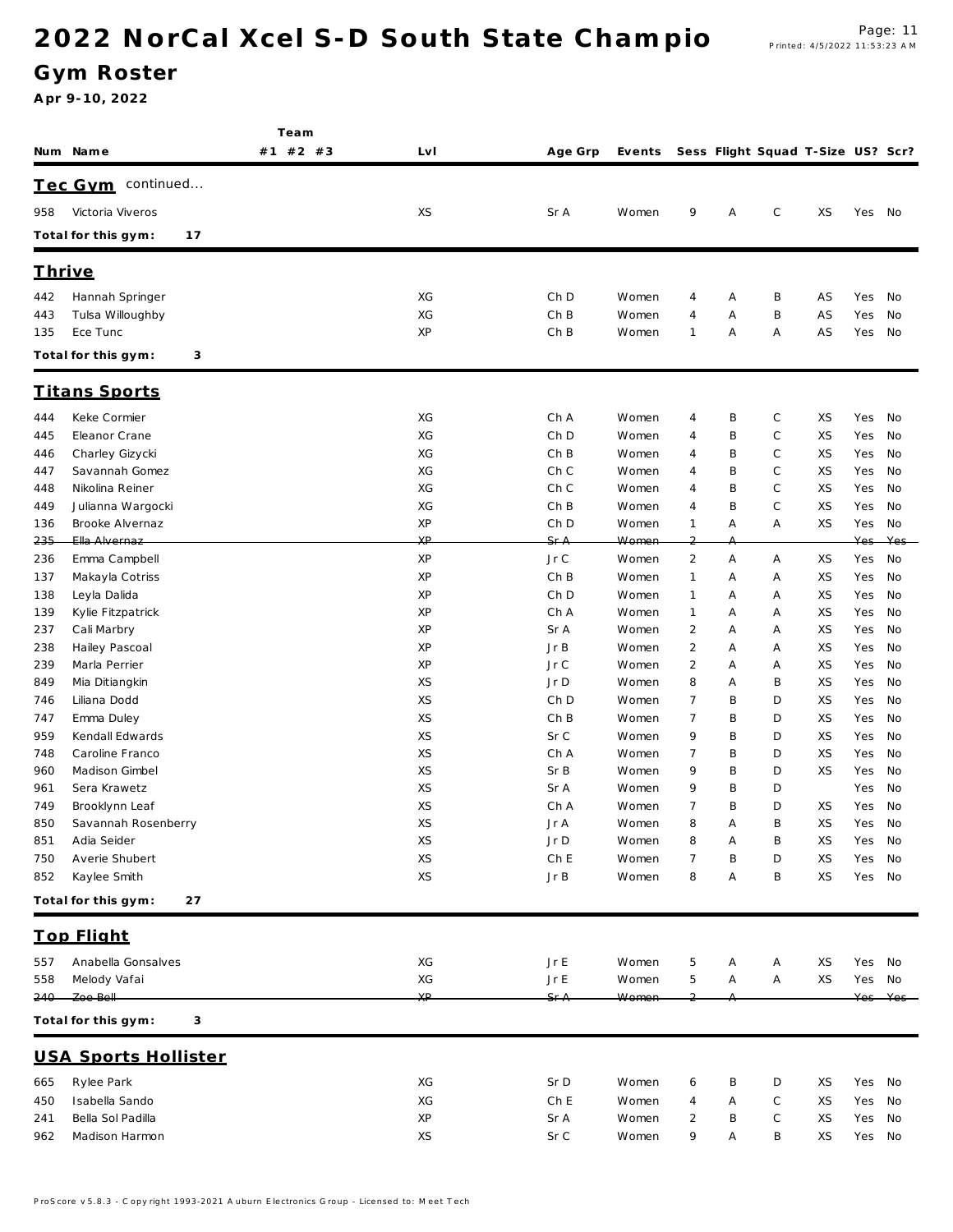Team

Gym Roster

|     | Num Name                              | #1 #2 #3 | Lv I           | Age Grp                      | Events |                |    |             | Sess Flight Squad T-Size US? Scr? |        |      |
|-----|---------------------------------------|----------|----------------|------------------------------|--------|----------------|----|-------------|-----------------------------------|--------|------|
|     | <b>USA Sports Hollister</b> continued |          |                |                              |        |                |    |             |                                   |        |      |
| 751 | Spencer Kutz                          |          | XS             | Ch A                         | Women  | $\overline{7}$ | Β  | Α           | XS                                | Yes    | No   |
| 752 | Peyton Lopez                          |          | XS             | Ch D                         | Women  | $\overline{7}$ | B  | Α           | XS                                | Yes    | No   |
| 853 | Lina Maiwald                          |          | XS             | JrB                          | Women  | 8              | B  | D           | XS                                | Yes    | No   |
| 963 | <b>Allison Torres</b>                 |          | XS             | Sr C                         | Women  | 9              | Α  | B           | XS                                | Yes    | No   |
| 854 | Zoe Weilert                           |          | XS             | Jr A                         | Women  | 8              | B  | D           | XS                                | Yes    | No   |
|     | Total for this gym:<br>9              |          |                |                              |        |                |    |             |                                   |        |      |
|     |                                       |          |                |                              |        |                |    |             |                                   |        |      |
|     | V-Force                               |          |                |                              |        |                |    |             |                                   |        |      |
| 333 | Elli Garcia                           |          | XD             | Child                        | Women  | 3              | Β  | Α           | XS                                | Yes    | No   |
| 456 | Vienna de la Cruz                     |          | ХG             | Ch A                         | Women  | $\overline{4}$ | Α  | B           | XS                                | Yes    | No   |
| 451 | Ella Goldfarb                         |          | X <sub>G</sub> | Ch D                         | Women  |                | Α  |             |                                   | Yes    | Yes  |
| 559 | Paisley Gorans                        |          | ХG             | JrB                          | Women  | $5\,$          | Α  | $\mathsf C$ | XS                                | Yes    | No   |
| 452 | Cherish Kieffer                       |          | XG             | Ch E                         | Women  | $\overline{4}$ | A  | B           | XS                                | Yes    | No   |
| 560 | Miley Madrigal                        |          | ХG             | Jr D                         | Women  | 5              | Α  | C           | XS                                | Yes    | No   |
| 453 | Addison Moz                           |          | XG             | Ch B                         | Women  | $\overline{4}$ | Α  | B           | XS                                | Yes    | No   |
| 454 | Sophie Neal                           |          | ХG             | Ch D                         | Women  | $\overline{4}$ | Α  | B           | XS                                | Yes    | No   |
| 455 | Elona Taylor                          |          | XG             | Ch B                         | Women  | 4              | Α  | B           | XS                                | Yes    | No   |
| 561 | Julia Williams                        |          | X <sub>G</sub> | Jr G                         | Women  | 5              | ₽. |             |                                   | Yes    | Yes- |
| 373 | Jaelyn Ayala                          |          | ΧP             | Sr B                         | Women  | 3              | Β  | Α           | XS                                | Yes    | No   |
| 140 | Marlee Bird                           |          | ΧP             | Ch C                         | Women  | $\mathbf{1}$   | A  | D           | XS                                | Yes    | No   |
| 242 | Hannah Chandler                       |          | XP             | JrB                          | Women  | $\overline{2}$ | A  | D           | XS                                | Yes    | No   |
| 243 | Jadyn DeRuiter                        |          | ΧP             | Jr B                         | Women  | $\overline{2}$ | A  | D           | XS                                | Yes    | No   |
| 244 | Ryen Hammrich                         |          | ΧP             | Jr C                         | Women  | 2              | Α  | D           | XS                                | Yes    | No   |
| 141 | Jaya Hiyama                           |          | ΧP             | Ch C                         | Women  | $\mathbf{1}$   | A  | D           | XS                                | Yes    | No   |
| 142 | Brooke Jackson                        |          | ΧP             | Ch D                         | Women  | $\mathbf{1}$   | Α  | D           | XS                                | Yes    | No   |
| 245 | Kyla Kelly                            |          | ΧP             | Jr A                         | Women  | $\overline{2}$ | Α  | D           | XS                                | Yes    | No   |
| 246 | Penelope Lemker                       |          | ΧP             | Jr A                         | Women  | $\overline{2}$ | Α  | D           | XS                                | Yes    | No   |
| 143 | Keira Lolkus                          |          | XP             | $Gh$ $B$                     | Women  | $\overline{1}$ | В. |             |                                   | Yes    | Yes  |
| 144 | Mya Mericle                           |          | ΧP             | Ch A                         | Women  | $\mathbf{1}$   | Α  | D           | XS                                | Yes    | No   |
| 145 | Xambria Pierro                        |          | XP             | Ch A                         | Women  | $\mathbf{1}$   | A  | D           | XS                                | Yes    | No   |
| 146 | Jasmine White                         |          | ΧP             | Ch A                         | Women  | $\mathbf{1}$   | Α  | D           | XS                                | Yes    | No   |
| 247 | Landynn Wilkes                        |          | ΧP             | JrB                          | Women  | $\overline{2}$ | Α  | D           | XS                                | Yes    | No   |
| 753 | Kate Brickey                          |          | XS             | $Gh$ $D$                     | Women  | $\overline{1}$ | А  |             |                                   | Yes    | Yes- |
| 754 | Emma CampbellHughes                   |          | XS             | Ch A                         | Women  | $\overline{7}$ | Α  | B           | XS                                | Yes    | No   |
| 755 | Savannah Fillebrown                   |          | XS             | ChB                          | Women  | $\overline{7}$ | Α  | B           | XS                                | Yes    | No   |
| 756 | Morgan Gulley                         |          | XS             | ChE                          | Women  | $\overline{7}$ | Α  | B           | XS                                | Yes    | No   |
| 855 | Hudsen Hammrich                       |          | XS             | Jr C                         | Women  | 8              | Β  | Α           | XS                                | Yes    | No   |
| 856 | Mia Harris                            |          | XS             | $\mathsf{J}\,\mathsf{r}\,$ C | Women  | 8              | B  | Α           | XS                                | Yes    | No   |
| 857 | Jenna Hernandez                       |          | XS             | Jr A                         | Women  | 8              |    |             |                                   | Yes    | Yes  |
| 757 | Tedi Kelejian                         |          | XS             | ChB                          | Women  | $\overline{7}$ | Α  | B           | XS                                | Yes    | No   |
| 964 | Callie McClain                        |          | XS             | Sr D                         | Women  | 9              | Α  | Α           | XS                                | Yes    | No   |
| 758 | Eden Miranda                          |          | XS             | Ch C                         | Women  | $\overline{7}$ | Α  | B           | XS                                | Yes    | No   |
| 858 | Lana Myovich                          |          | XS             | Jr A                         | Women  | 8              | Β  | Α           | XS                                | Yes    | No   |
| 759 | Brianna Quaccia                       |          | XS             | Ch C                         | Women  | 7              | Α  | B           | XS                                | Yes    | No   |
| 859 | Sabella Sanchez                       |          | XS             | Jr D                         | Women  | 8              | B  | Α           | XS                                | Yes    | No   |
| 965 | Abbie Schoettler                      |          | XS             | Sr A                         | Women  | 9              | Α  | Α           | XS                                | Yes    | No   |
| 860 | Alannah Swain                         |          | XS             | JrB                          | Women  | 8              | Β  | Α           | XS                                | Yes    | No   |
| 861 | Nancy Terkildsen                      |          | XS             | Jr E                         | Women  | 8              | B  | Α           | XS                                | Yes No |      |
|     |                                       |          |                |                              |        |                |    |             |                                   |        |      |
|     | Total for this gym:<br>40             |          |                |                              |        |                |    |             |                                   |        |      |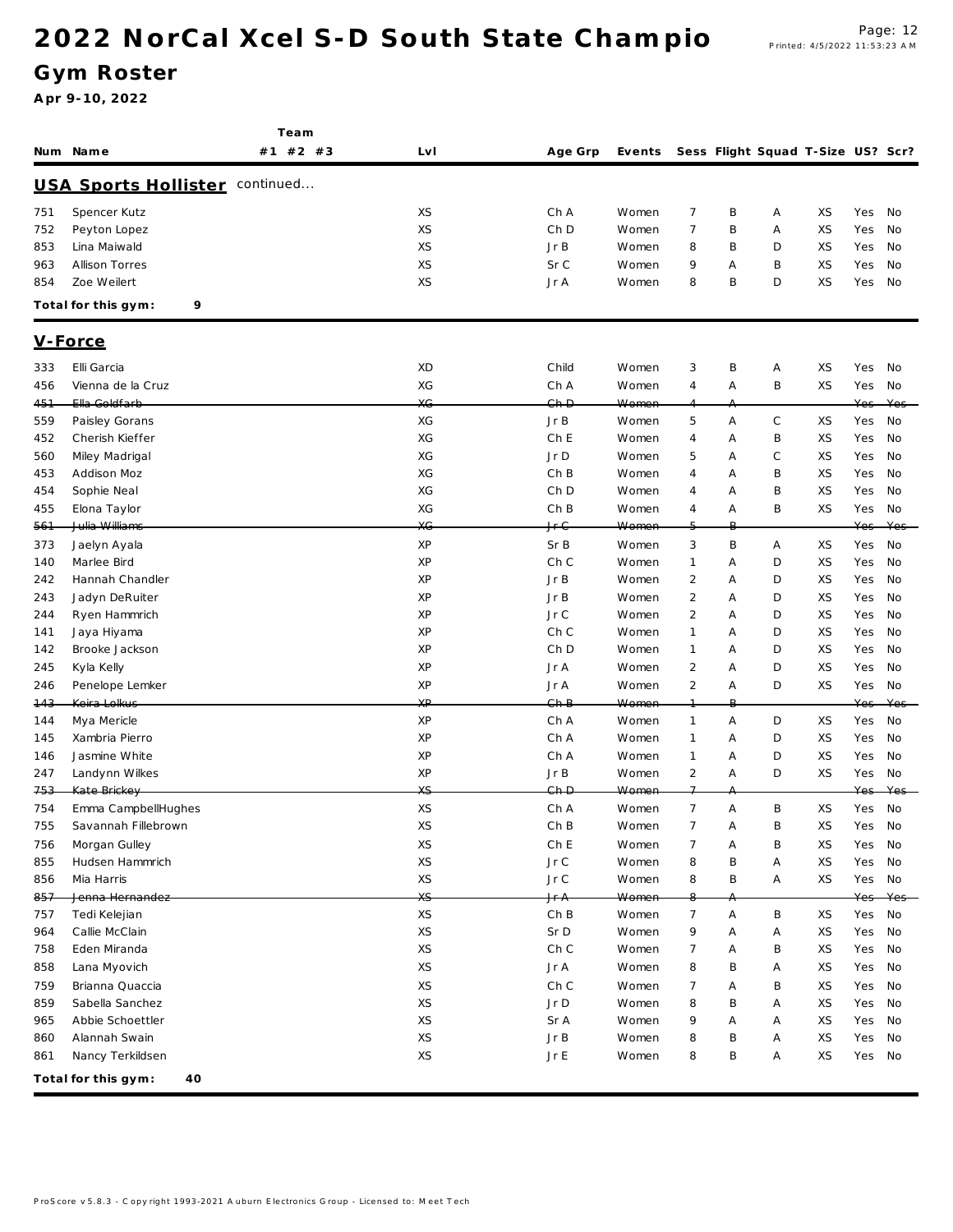Team

#### Gym Roster

|     | Num Name                  | #1 #2 #3 | Lv I     | Age Grp      | Events |                         |   | Sess Flight Squad T-Size US? Scr? |          |        |     |
|-----|---------------------------|----------|----------|--------------|--------|-------------------------|---|-----------------------------------|----------|--------|-----|
|     | <b>WEN Gymnastics</b>     |          |          |              |        |                         |   |                                   |          |        |     |
| 562 | Bree Benevides            |          | ХG       | Jr C         | Women  | 5                       | Β | B                                 | XS       | Yes    | No  |
| 457 | Kora Busam                |          | XG       | Ch A         | Women  | 4                       | Β | B                                 | XS       | Yes    | No  |
| 458 | Elayna Castellanos        |          | ХG       | Ch A         | Women  | 4                       | Β | B                                 | XS       | Yes    | No  |
| 459 | Addison Correia           |          | ХG       | Ch E         | Women  | 4                       | Β | B                                 | XS       | Yes    | No  |
| 666 | Allison Gatzman           |          | ХG       | Sr C         | Women  | 6                       | Β | B                                 | XS       | Yes    | No  |
| 460 | Bella Kesterson           |          | XG       | Ch E         | Women  | 4                       | Β | B                                 | XS       | Yes    | No  |
| 563 | Miley Krieger             |          | ХG       | Jr A         | Women  | 5                       | Β | B                                 | XS       | Yes    | No  |
| 461 | April Melchor             |          | XG       | Ch D         | Women  | 4                       | Β | B                                 | XS       | Yes    | No  |
| 462 | Alexis Morrison           |          | XG       | Ch E         | Women  | 4                       | Β | B                                 | XS       | Yes    | No  |
| 463 | Janessa Rogers            |          | ХG       | Ch C         | Women  | 4                       | Β | B                                 | XS       | Yes    | No  |
| 248 | Anjuli Avila              |          | XP       | Jr C         | Women  | $\overline{2}$          | Α | C                                 | XS       | Yes    | No  |
| 147 | Kaitlyn Estacio           |          | XP       | Ch A         | Women  | 1                       | Β | B                                 | XS       | Yes    | No  |
| 148 | Alanna Gomes              |          | XP       | Ch B         | Women  | 1                       | Β | B                                 | XS       | Yes    | No  |
| 249 | Audriann Scott            |          | XP       | JrB          | Women  | $\overline{2}$          | Α | C                                 | XS       | Yes    | No  |
| 149 | Claire Steck              |          | XP       | Ch B         | Women  | $\mathbf{1}$            | Β | B                                 | XS       | Yes    | No  |
| 760 | Nicole Arce-Littlepage    |          | XS       | Ch B         | Women  | $\overline{7}$          | Α | D                                 | XS       | Yes    | No  |
| 862 | Rebecca Arellano          |          | XS       | Jr C         | Women  | 8                       | Β | C                                 | XS       | Yes    | No  |
| 761 | Kaitlyn Arlin             |          | XS       | Ch C         | Women  | 7                       | Α | D                                 | XS       | Yes    | No  |
| 863 | Jocelyn Arnold            |          | XS       | Jr D         | Women  | 8                       | Β | C                                 | XS       | Yes    | No  |
| 966 | Kiana Bennett             |          | XS       | Sr B         | Women  | 9                       | Β | B                                 | XS       | Yes    | No  |
| 864 | Kailynn Bochmann          |          | XS       | Jr C         | Women  | 8                       | Β | С                                 | XS       | Yes    | No  |
| 865 | Millie Cox                |          | XS       | Jr A         | Women  | 8                       | Β | $\mathsf{C}$                      | XS       | Yes    | No  |
| 762 | Violet Esteves            |          | XS       | Ch D         | Women  | $\overline{7}$          | Α | D                                 | XS       | Yes    | No  |
| 967 | Chloe Gabriel             |          | XS.      | $Sf - E$     | Women  | $\Omega$                | B | B                                 | XS       | Yes    | Yes |
| 866 | Mariah Mctague            |          | XS       | Jr D         | Women  | 8                       | B | $\mathsf C$                       | XS       | Yes    | No  |
| 763 | Breana Mendonca           |          | XS       | Ch A         | Women  | 7                       | Α | D                                 | XS       | Yes    | No  |
| 867 | Cate Monkhouse            |          | XS       | JrB          | Women  | 8                       | B | C                                 | XS       | Yes    | No  |
| 968 | Kelsey Pippin             |          | XS       | Sr E         | Women  | 9                       | Β | B                                 | XS       | Yes    | No  |
| 868 | Willa Speer               |          | XS       | Jr D         | Women  | 8                       | Β | С                                 | XS       | Yes    | No  |
| 869 | Caitlin Walton            |          | XS       | Jr E         | Women  | 8                       | Β | С                                 | XS       | Yes    | No  |
| 764 | Anna Weldon               |          | XS       | Ch D         | Women  | 7                       | Α | D                                 | XS       | Yes    | No  |
|     | Total for this gym:<br>31 |          |          |              |        |                         |   |                                   |          |        |     |
|     | West Coast                |          |          |              |        |                         |   |                                   |          |        |     |
| 334 | Trian Gunney              |          | XD       | Senior       | Women  | 3                       | B | D                                 | XS       | Yes    | No  |
| 667 | Shania Desai              |          | ХG       | Sr C         | Women  | 6                       | Β | Β                                 | XS       | Yes    | No  |
| 564 | Deirdre Kawashima         |          | XG       | Jr A         | Women  | 5                       | Β | D                                 | XS       | Yes    | No  |
| 565 | Janae Martin              |          | ХG       | JrB          | Women  | 5                       | Β | D                                 | XS       | Yes    | No  |
| 374 | Nicole Belleville         |          | XP       | Sr B         | Women  | 3                       | Β | D                                 | XS       | Yes    | No  |
| 250 | Alyssa Doukas             |          | XP       | Jr A         | Women  | $\overline{\mathbf{c}}$ | Β | Α                                 | XS       | Yes    | No  |
| 375 | Lexi Drucker              |          | XP       | Sr C         | Women  | 3                       | Β | D                                 | XS       | Yes    | No  |
| 251 | Sophia Michels            |          | XP       | Jr B         | Women  | $\overline{c}$          | Β | Α                                 | XS       | Yes    | No  |
| 252 | Jackie Pecavar            |          | XP       | Jr C         | Women  | $\overline{c}$          | Β | Α                                 | XS       | Yes    | No  |
| 765 | Kennedy Doukas            |          | XS       | Ch D         | Women  | 7                       | Β | D                                 | XS       | Yes    | No  |
|     | Total for this gym:<br>10 |          |          |              |        |                         |   |                                   |          |        |     |
|     |                           |          |          |              |        |                         |   |                                   |          |        |     |
|     | West Valley               |          |          |              |        |                         |   |                                   |          |        |     |
| 567 | Iris Ahn                  |          | ХG       | Jr D         | Women  | 5                       | Β | Β                                 | XS       | Yes    | No  |
| 464 | Mina Ashtiani             |          | XG       | Ch D         | Women  | 4                       | Β | D                                 | XS       | Yes    | No  |
| 566 | Giuditta Cusmano          |          | ХG       | Jr A         | Women  | 5                       | Β | B                                 | XS       | Yes    | No  |
| 668 | Cindy Espinosa            |          | XG<br>ХG | Sr E<br>Sr C | Women  | 6                       | Β | D<br>D                            | XS<br>XS | Yes    | No  |
| 669 | Namita Gaidhani           |          |          |              | Women  | 6                       | Β |                                   |          | Yes No |     |